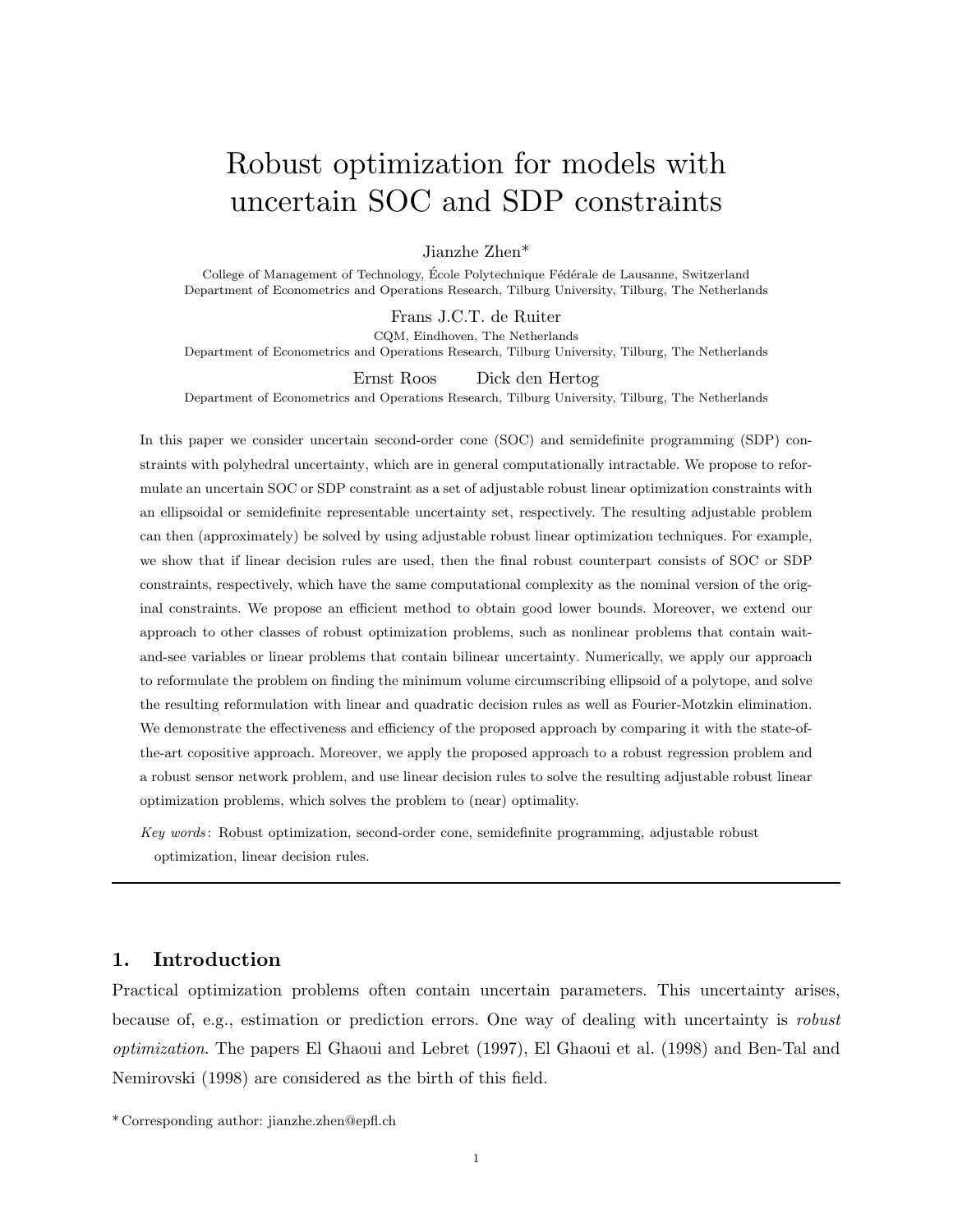In robust optimization the uncertainty is not modeled by probability distributions as in stochastic optimization, but as uncertainty sets. An uncertainty set contains all scenarios for the uncertain parameters against which the decision maker would like to safeguard herself. The constraints are enforced to hold for all scenarios in this uncertainty set.

The paper Ben-Tal et al. (2004) extends the robust optimization methodology to problems that also contain wait-and-see or adjustable variables. Such variables often occur in multi-stage problems. Adjustable variables model decisions that can be delayed until the values of (a part of) the uncertain parameters have been revealed. Many efficient methods have been proposed in literature to (approximately) solve such adjustable robust optimization problems.

The advantages of robust optimization are, among others, the computational tractability and the fact that there is no need to specify a probability distribution. Many classes of robust optimization problems have been shown to be equivalent to tractable formulations. Many of these cases are treated in the book Ben-Tal et al. (2009). A detailed and unified approach to derive computationally tractable reformulations is given in Ben-Tal et al. (2015). In that paper it is shown that, loosely speaking, convex reformulations exist for constraints that are concave in the uncertain parameters, and convex in the optimization variables.

For several problems that contain constraints that are not concave in the uncertain parameters, computationally tractable approximations have also been proposed. For robust second-order cone (SOC) and robust semidefinite programming (SDP) constraints that are convex in the uncertain parameters, exact and approximate convex reformulations for specific (simple) ellipsoidal or normbounded uncertainty sets have been proposed by El Ghaoui and Lebret (1997), El Ghaoui et al. (1998), and Ben-Tal et al. (2002), which are summarized in the book Ben-Tal et al. (2009). In all these approaches, both for uncertain SOC and SDP constraints, the final robust counterpart contains an SDP constraint. We are not aware of papers that deal with uncertain SOC or SDP constraints with general polyhedral uncertainty.

In this paper we consider uncertain SOC and SDP constraints with polyhedral uncertainty. We propose to reformulate an uncertain SOC or SDP constraint as a set of adjustable robust linear optimization constraints with an ellipsoidal or semidefinite representable uncertainty set, respectively. The resulting adjustable problem can then (approximately) be solved by using adjustable robust linear optimization techniques described in the literature. For example, we show that if *lin*ear decision rules are used, then the final robust counterpart consists of SOC or SDP constraints, respectively, which have the same computational complexity as the nominal version of the original constraints. We also propose an efficient method to obtain good lower bounds. Moreover, we extend our approach to other classes of robust optimization problems, such as nonlinear problems that contain wait-and-see variables and linear problems that contain bilinear uncertainty. Numerically,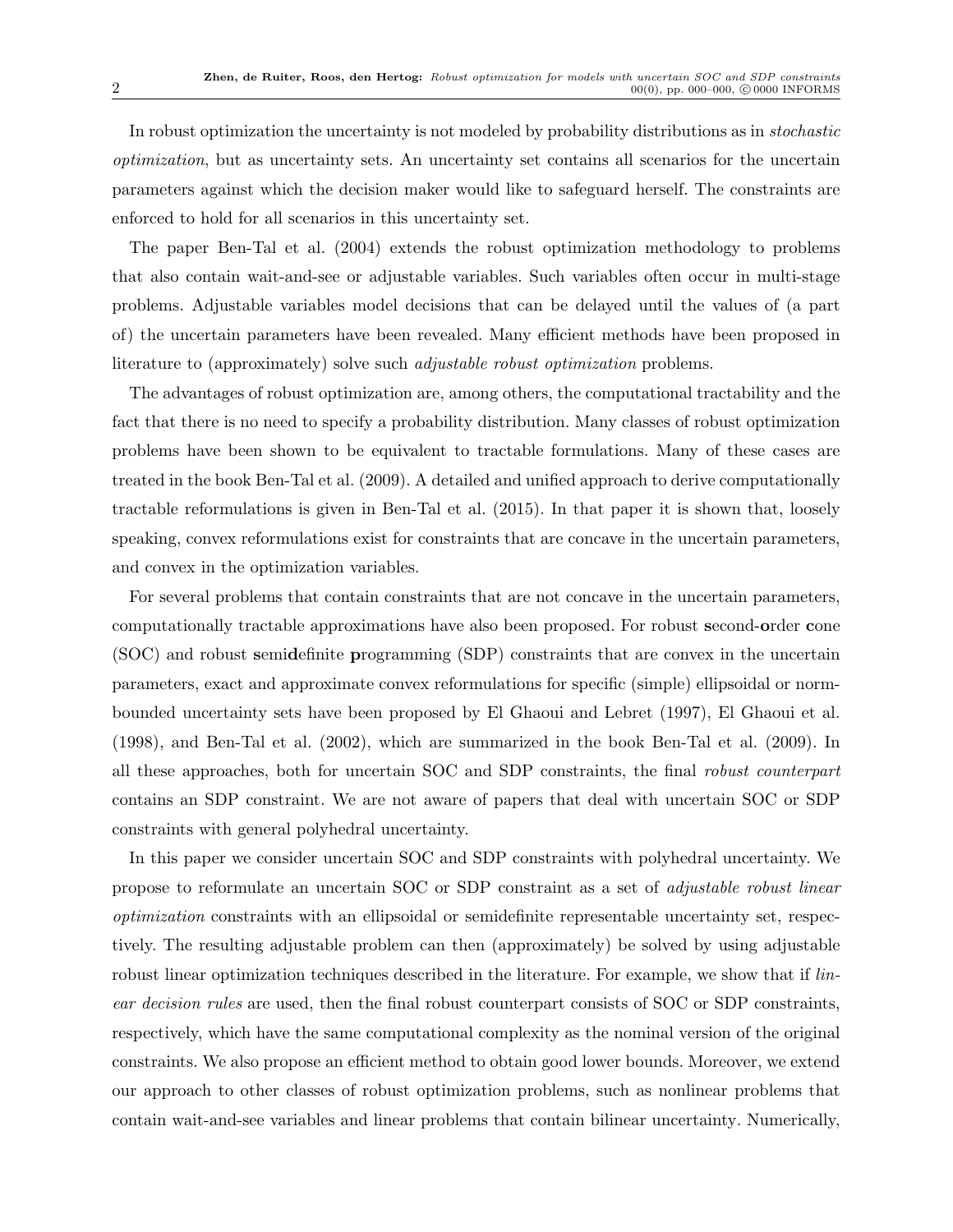we apply our approach to reformulate the problem on finding the minimum volume circumscribing ellipsoid of a polytope, and solve the resulting reformulation with linear and quadratic decision rules as well as Fourier-Motzkin elimination. We demonstrate the effectiveness and efficiency of the proposed approach by comparing it with the state-of-the-art copositive approach of Mittal and Hanasusanto (2018). Contrary to existing methods, in our approach we also obtain lower bounds for the minimum volume of the circumscribing ellipsoid. Numerical experiments show that these bounds are very good. Moreover, we apply the proposed approach to a robust regression problem and a robust sensor network problem, and use linear decision rules to solve the resulting adjustable robust linear optimization problems, which solves the problem to (near) optimality.

This paper is organized as follows. In §2 we treat uncertain SOC constraints, and in §3 uncertain SDP constraints with polyhedral uncertainty. §4 describes how to obtain sharp lower bounds in an efficient way. In §5 extensions of our approach to other classes of robust optimization problems are given. §6, §7 and §8 contain the numerical results for finding the minimum volume circumscribing ellipsoid of a polytope, the robust regression and a sensor network problem. §9 contains recommendations for future research.

### 2. Uncertain second-order cone constraints

Consider the following uncertain second-order cone constraint:

$$
\forall \zeta \in \mathcal{U}: \quad a(x)^{\top} \zeta + \|A(x)\zeta + b(x)\|_2 \le c(x). \tag{1}
$$

Here  $\|\cdot\|_2$  denotes the  $l_2$ -norm,  $x \in \mathbb{R}^{n_x}$  is the decision (or optimization) variable in a given domain  $\mathcal{X} \subseteq \mathbb{R}^{n_x},$  e.g.,  $\mathcal{X} = \mathbb{R}^{n_x}$  or  $\mathcal{X} = \mathbb{Z}^{n_x}$ ,  $\zeta \in \mathbb{R}^n$  is the uncertain parameter that resides in the uncertainty set  $\mathcal{U} \subset \mathbb{R}^n$ , and the vectors  $a(x) = (a_1(x), \ldots, a_n(x))^{\top}$  and  $b(x) = (b_1(x), \ldots, b_m(x))^{\top}$ ,  $A(x) \in \mathbb{R}^{m \times n}$ , and  $c(x) \in \mathbb{R}$  have entries that are general functions of x. We demonstrate the modelling power of (1) via the following examples.

EXAMPLE 1. **Robust Regression.** In regression models we try to find a vector of coefficients  $x \in \mathbb{R}^{n_x}$  such that the norm (or squared norm) of  $Ax - b$  is minimized. The standard least-squares solution is the optimal solution to the model:

$$
\min_{x\in\mathbb{R}^{n_x}}\left\|Ax-b\right\|_2.
$$

Here  $A \in \mathbb{R}^{m \times n_x}$  and  $b \in \mathbb{R}^m$  are observed data, in which each row of the matrix A is a different observation and the columns refer to the features. The *i*-th entry of b corresponds to the response, or target value, of the *i*-th observation. Often, some of the data entries in A and/or b are obtained via measurements, and therefore subject to uncertainty. Suppose there are uncertainties in the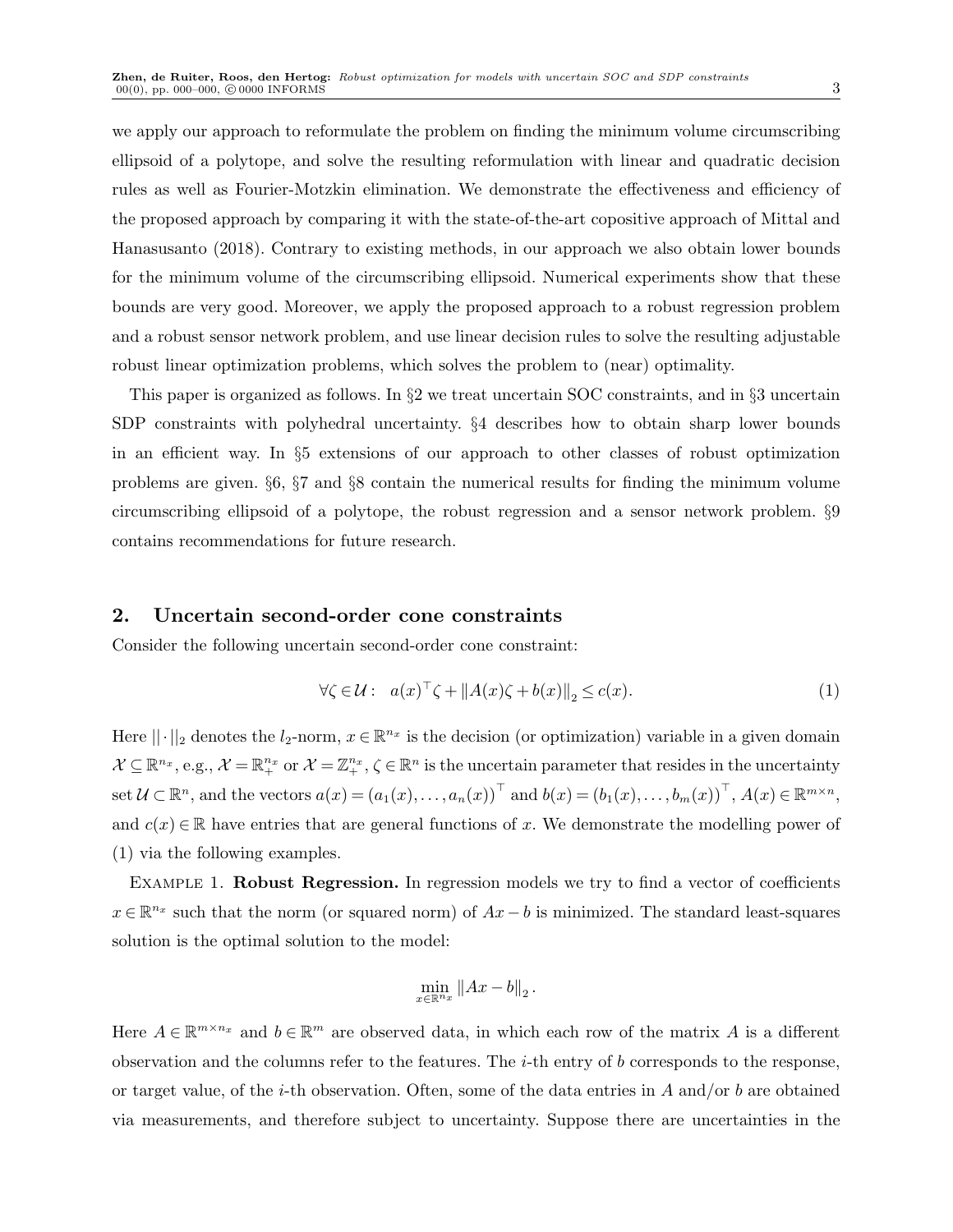entries of the matrix  $A$ . For robust regression, we can replace the matrix  $A$  in the least-squares model by the term  $A + \zeta$ , where  $\zeta \in \mathbb{R}^{m \times n_x}$  is a matrix with uncertain parameters, and minimize  $\tau$  subject to:

$$
\forall \zeta \in \mathcal{U} : \left\| (A + \zeta)x - b \right\|_2 \le \tau,
$$
\n<sup>(2)</sup>

where  $\tau \in \mathbb{R}$  is an optimization variable.

Robust regression models and uncertain quadratic constraints with specific norm bounded uncertainty sets were studied by El Ghaoui and Lebret (1997). The method described in this paper can also deal with uncertain quadratic constraints, with polyhedral uncertainty, by reformulating it as an uncertain second-order cone constraint.

Example 2. Uncertain quadratic constraints. Consider the following constraint:

$$
\forall \zeta \in \mathcal{U}: \ \zeta^{\top} H(x)^{\top} H(x) \zeta + f(x)^{\top} \zeta \le g(x),
$$

where the entries of  $H: \mathbb{R}^{n_x} \to \mathbb{R}^{n \times n}$ ,  $f: \mathbb{R}^{n_x} \to \mathbb{R}^n$  and  $g: \mathbb{R}^{n_x} \to \mathbb{R}$  are affine functions. This is equivalent to an uncertain second-order cone constraint in the form of (1):

$$
\forall \zeta \in \mathcal{U}: \left\| \begin{matrix} (1+f(x)^\top \zeta - g(x)) / 2 \\ H(x) \zeta \end{matrix} \right\|_2 \leq \left(1 - f(x)^\top \zeta + g(x)\right) / 2.
$$

Throughout this paper, we focus on nonempty polyhedral uncertainty sets of the form:

$$
\mathcal{U} = \{ \zeta \ge 0 : D\zeta \le d \},\tag{3}
$$

with  $D \in \mathbb{R}^{r \times n}$  and  $d \in \mathbb{R}^r$ . Constraint (1) is equivalent to:

$$
\max_{\zeta \in \mathcal{U}} \left\{ a(x)^\top \zeta + \|A(x)\zeta + b(x)\|_2 \right\} \le c(x). \tag{4}
$$

The left-hand side of inequality (4) is a convex maximization problem, which is in general computationally intractable even if  $U$  is a polyhedron. In the following theorem we propose a novel technique to reformulate the second-order cone constraint (1) into a set of two-stage robust linear constraints.

THEOREM 1. Let U be the nonempty polyhedral uncertainty set given in (3). Then  $x \in \mathbb{R}^{n_x}$  satisfies constraint  $(1)$  if and only if it satisfies the following set of two-stage robust linear constraints:

$$
\forall w \in \mathcal{W} \,\,\exists \lambda \geq 0: \,\,\begin{cases} d^\top \lambda + b(x)^\top w \leq c(x) \\ D^\top \lambda \geq a(x) + A(x)^\top w, \end{cases} \tag{5}
$$

where  $\mathcal{W} = \{w \in \mathbb{R}^m : ||w||_2 \leq 1\}$  and  $\lambda \in \mathbb{R}^r$ .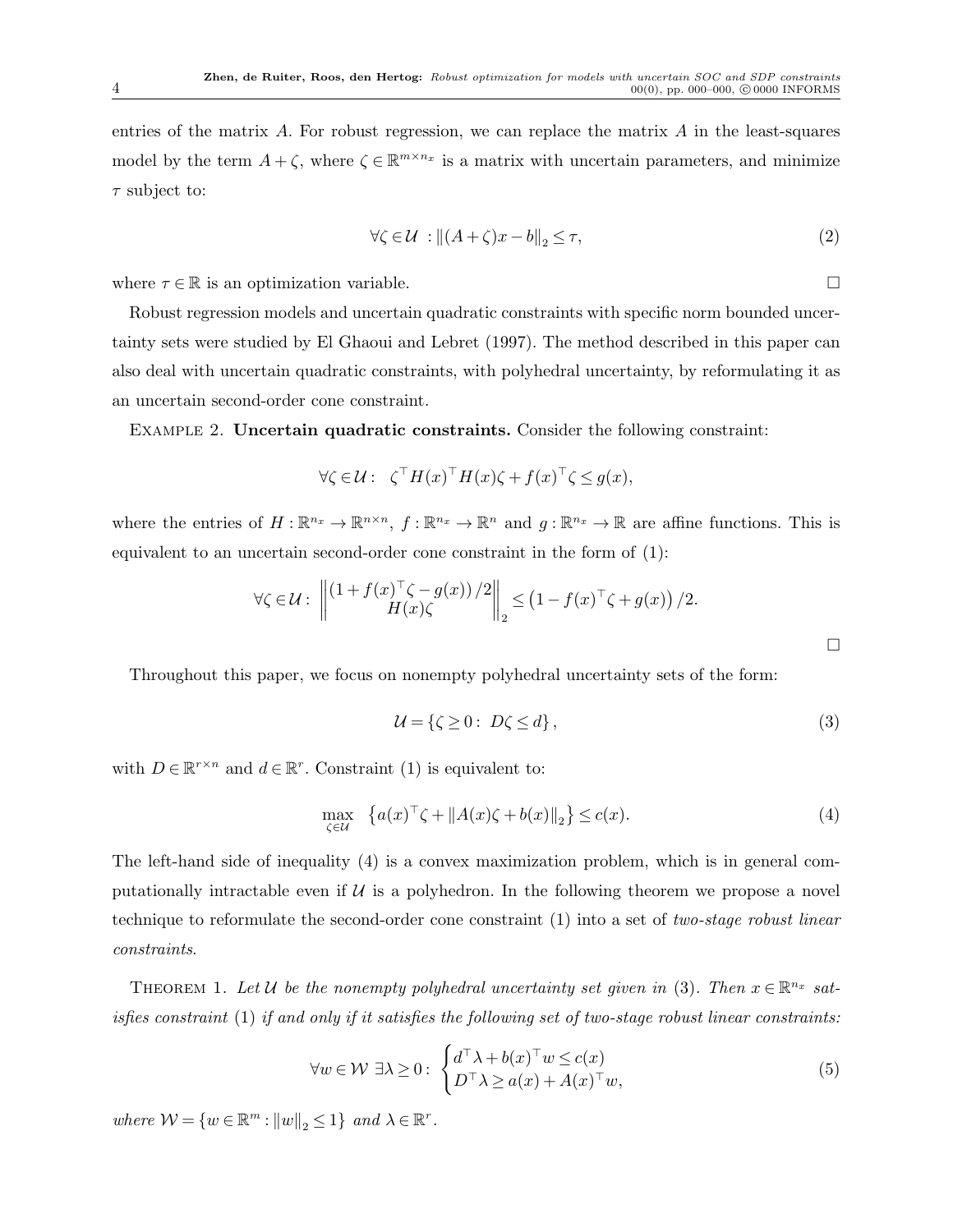Proof. For constraint (1) we can derive the following equivalences:

$$
\forall \zeta \in \mathcal{U}: a(x)^{\top} \zeta + \max_{w: \|w\|_2 \le 1} w^{\top} (A(x)\zeta + b(x)) \le c(x)
$$
  

$$
\iff \forall w \in \mathcal{W} \ \forall \zeta \in \mathcal{U}: a(x)^{\top} \zeta + w^{\top} (A(x)\zeta + b(x)) \le c(x),
$$
 (6)

with  $W = \{w \in \mathbb{R}^m : ||w||_2 \leq 1\}$ . By dualizing over  $\zeta$ , using strong duality for linear optimization, we can further deduce that (6) is equivalent to:

$$
\forall w \in \mathcal{W}: \max_{\zeta \in \mathcal{U}} \left\{ a(x)^\top \zeta + w^\top \left( A(x) \zeta + b(x) \right) \right\} \le c(x)
$$
  
\n
$$
\iff \forall w \in \mathcal{W}: \ w^\top b(x) + \min_{\lambda \ge 0} \left\{ d^\top \lambda \mid D^\top \lambda \ge a(x) + A(x)^\top w \right\} \le c(x)
$$
  
\n
$$
\iff \forall w \in \mathcal{W}, \exists \lambda \ge 0: \begin{cases} d^\top \lambda + b(x)^\top w \le c(x) \\ D^\top \lambda \ge a(x) + A(x)^\top w. \end{cases}
$$

As the result of the reformulation, the newly introduced variables w and  $\lambda$  appear linearly in constraints (5). The set of constraints (5) can be seen as the constraints of a two-stage robust linear optimization model where  $w$ , that resides in an ellipsoidal uncertainty set  $W$ , can be considered as the uncertain parameter. The first-stage or *here-and-now* decision x is decided before the realization of the uncertainty parameter w, and the second-stage or wait-and-see decision  $\lambda$  is determined after the value of w is revealed. The coefficients of  $\lambda$  (i.e., d and D) are constant, which corresponds to the stochastic optimization format known as fixed recourse. Two-stage robust linear optimization models are in general intractable to solve to optimality, because the wait-and-see decision is a decision rule, or infinite dimensional variable, instead of a finite vector of decision variables (see Ben-Tal et al. (2004)).

Theoretically, for several two-stage robust linear models, the structure of the optimal decision rules has been characterized. For instance, one can use Zhen et al. (2018) to establish the optimality of the following decision rules for  $\lambda$  in (5). There exists a piecewise affine function that is optimal for  $\lambda$  in (5). More specifically, if U is simplicial, there exists a linear decision rule that is optimal for  $\lambda$  in (5); if U is a box, there exists a two-piecewise affine function that is optimal for  $\lambda$  in (5), and the techniques proposed in Gorissen and den Hertog (2013) to solve (5) approximately. Unfortunately, even when the structure of optimal decision rules is known, it is often hard to find optimal solutions due to the computational intractability of such rules.

Numerically, the main advantage of (5) is that it can be (approximately) solved by any method applicable to two-stage robust linear models such as linear decision rules (see Ben-Tal et al. (2004)), Fourier-Motzkin elimination (see Zhen et al. (2018)), finite adaptability approaches (see Postek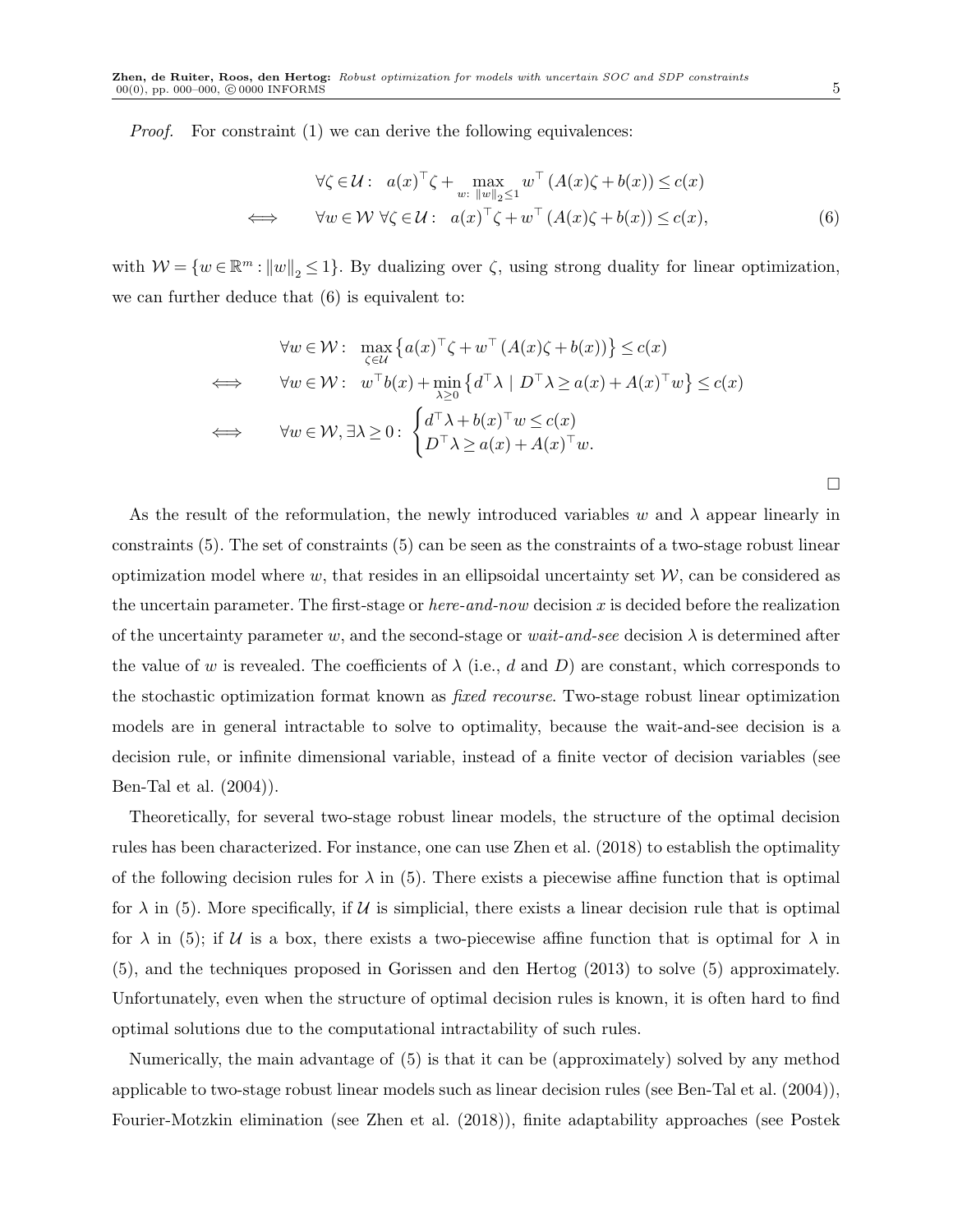and den Hertog (2016), Bertsimas and Dunning (2016), Georghiou et al. (2017)), etc. These solution methods will be discussed in §4.1. Numerical experiments with uncertain second-order cone constraints are conducted in §6, §7 and §8 to evaluate the performance of the proposed methods.

We note that the condition  $\zeta \geq 0$  in the uncertainty set U can be omitted. In that case, the result of Theorem 1 includes equality constraints  $D^{\top}\lambda = a(x) + A(x)^{\top}w$  instead. These equalities can be used to eliminate some of  $\lambda$  via Gaussian elimination. It is well-known that eliminating the wait-and-see variables in the equalities of a two-stage fixed-recourse robust model is equivalent to imposing linear decision rules (Zhen and den Hertog 2017a, Lemma 2).

## 3. Uncertain semidefinite programming constraints

Consider the following uncertain semidefinite programming constraint:

$$
\forall \zeta \in \mathcal{U}: A(x,\zeta) \succeq 0, \qquad \text{where} \qquad A(x,\zeta) = A^{(0)}(x) + \sum_{i=1}^{n} A^{(i)}(x)\zeta_i,
$$
 (7)

and the components of  $A^{(i)}: \mathbb{R}^{n_x} \to \mathbb{R}^{m \times m}$ ,  $i = 0, \ldots, n$ , are general functions in  $x \in \mathcal{X}$ . The following theorem shows that an uncertain semidefinite programming constraint with polyhedral uncertainty can also be reformulated into a set of two-stage robust linear constraints with a semidefinite representable uncertainty set.

THEOREM 2. Let U be a nonempty polyhedral uncertainty set as in (3). Then  $x \in \mathbb{R}^{n_x}$  satisfies constraint (7) if and only if it satisfies

$$
\forall W \succeq 0 \; \exists \lambda \ge 0 : \; \begin{cases} \operatorname{Tr}\left(A^{(0)}(x)W\right) - d^{\top}\lambda \ge 0\\ D_i^{\top}\lambda \ge -\operatorname{Tr}\left(A^{(i)}(x)W\right) \quad i = 1, \dots, n, \end{cases} \tag{8}
$$

where  $Tr(\cdot)$  denotes the trace function,  $\lambda \in \mathbb{R}^r$  and  $D_i$  is the *i*-th column of D for  $i = 1, ..., n$ .

*Proof.* From Lemma 3 (see Appendix A) we know that a matrix  $A(x,\zeta)$  is positive semidefinite if and only if the trace of the product with any positive semidefinite matrix is positive. For constraint  $(7)$  we then can derive the following equivalences:

$$
\forall \zeta \in \mathcal{U}: A(x,\zeta) \succeq 0
$$
  
\n
$$
\iff \forall W \succeq 0 \forall \zeta \in \mathcal{U}: \text{Tr}(A(x,\zeta)W) \ge 0
$$
  
\n
$$
\iff \forall W \succeq 0 \forall \zeta \in \mathcal{U}: \text{Tr}(A^{(0)}(x)W) + \sum_{i=1}^{n} \text{Tr}(A^{(i)}(x)W) \zeta_i \ge 0
$$
  
\n
$$
\iff \forall W \succeq 0: \text{Tr}(A^{(0)}(x)W) + \min_{\zeta \in \mathcal{U}} \left\{ \sum_{i=1}^{n} \text{Tr}(A^{(i)}(x)W) \zeta_i \right\} \ge 0.
$$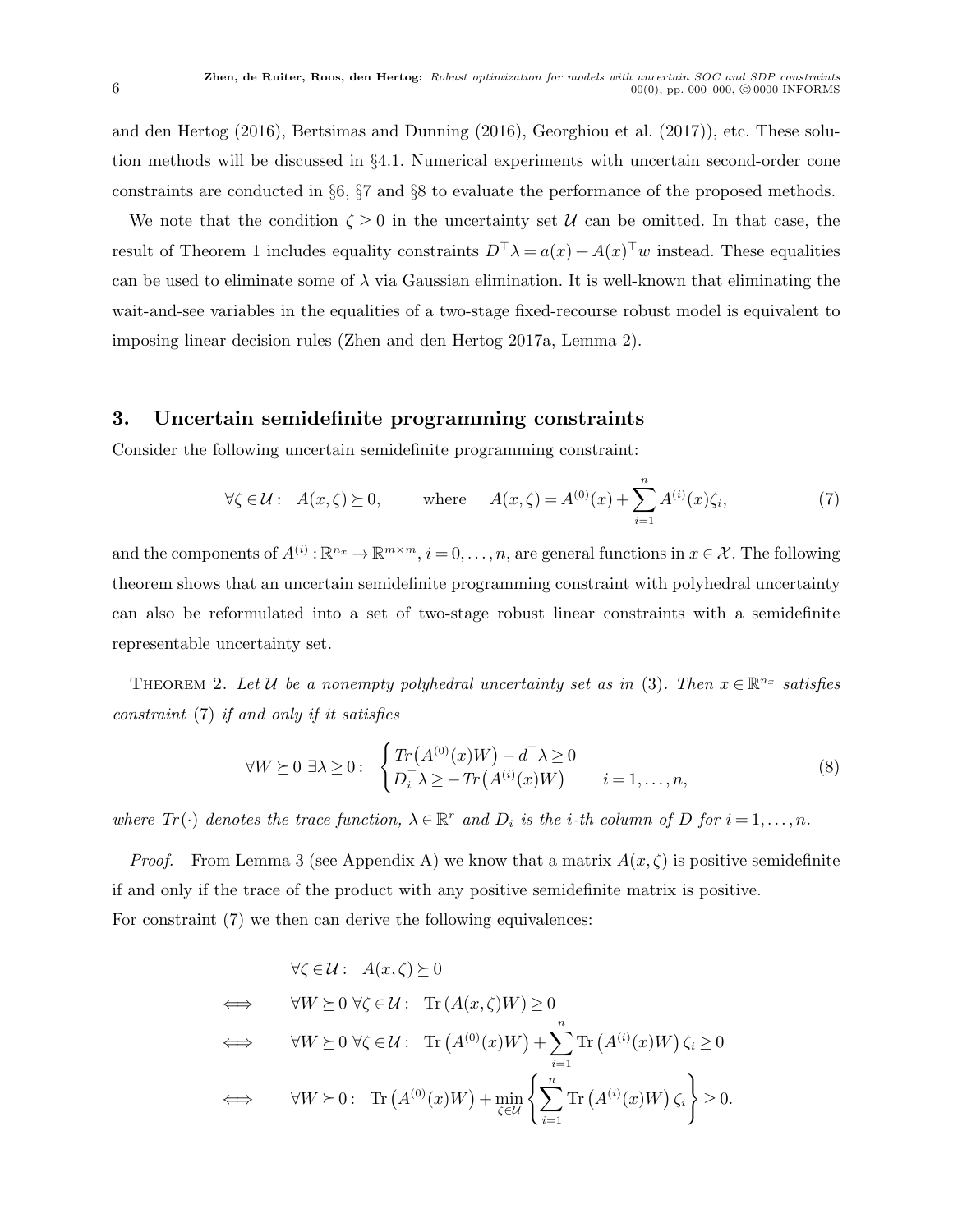By dualizing over  $\zeta$ , using strong duality for linear programming, we obtain:

$$
\forall W \succeq 0: \text{Tr}\left(A^{(0)}(x)W\right) + \max_{\lambda \ge 0} \{-d^{\top}\lambda \mid D_i^{\top}\lambda \ge -\text{Tr}\left(A^{(i)}(x)W\right), \ i = 1, \dots, n\} \ge 0
$$
  

$$
\iff \forall W \succeq 0 \ \exists \lambda \ge 0: \begin{cases} \text{Tr}\left(A^{(0)}(x)W\right) - d^{\top}\lambda \ge 0\\ D_i^{\top}\lambda \ge -\text{Tr}\left(A^{(i)}(x)W\right) \end{cases} \ i = 1, \dots, n.
$$

Notice that since the system (8) is homogeneous in  $\lambda$  and W, one can in fact replace the unbounded uncertainty set ' $\forall W \succeq 0$ ' by the bounded set ' $\forall W : I \succeq W \succeq 0$ ' without affecting the feasible region of x, where  $I \in \mathbb{R}^{m \times m}$  denotes the identity matrix. Any solution method applicable for two-stage robust optimization models can be used to solve problems with constraints (8). These solution methods will be discussed in §4.

## 4. Convex conservative and progressive approximations

In order to construct conservative and progressive approximations of the constraints (1) and (7) that are convex, we first assume that  $-c: \mathbb{R}^{n_x} \to \mathbb{R}$  and  $a_i: \mathbb{R}^{n_x} \to \mathbb{R}$ ,  $i = 1, ..., n$ , are convex functions in x, and  $b_j : \mathbb{R}^{n_x} \to \mathbb{R}$ ,  $j = 1, \ldots, m$ , and the components of  $A : \mathbb{R}^{n_x} \to \mathbb{R}^{m \times m}$  in constraint (1), and the components of  $A^{(i)} : \mathbb{R}^{n_x} \to \mathbb{R}^{m \times m}$ ,  $i = 0, ..., n$ , in constraint (7) are affine in x.

#### 4.1. Conservative approximation

One popular remedy for the intractability of two-stage robust linear optimization models is to restrict the wait-and-see decisions in (5) and (8) to be simple functions of the uncertain parameters, e.g., linear decision rules (also known as, affine policies, see Ben-Tal et al. (2004)). In the following lemma we present the convex conservative approximation of constraints in (5) via linear decision rules, which is also a conservative approximation of (1).

LEMMA 1. The vector  $x \in \mathcal{X}$  satisfies constraint (5) if there exist  $v \in \mathbb{R}^r$  and  $V \in \mathbb{R}^{r \times m}$  such that x also satisfies:

$$
\begin{cases} d^{\top}v + ||V^{\top}d + b(x)||_2 \le c(x) \\ a_i(x) + ||A_i(x) - V^{\top}D_i||_2 \le D_i^{\top}v \\ ||(V^{\top})_j||_2 \le v_j, \qquad j = 1, ..., r, \end{cases}
$$
(9)

where  $a_i$  and  $v_i$  denote the *i*-th elements of a and v, respectively, and  $A_i$ ,  $D_i$  and  $(V^{\top})_j$  denote the *i*-th column of A, D and  $V^{\top}$ , respectively.

*Proof.* By restricting  $\lambda$  to the linear decision rule in (5):

$$
\lambda = v + Vw,
$$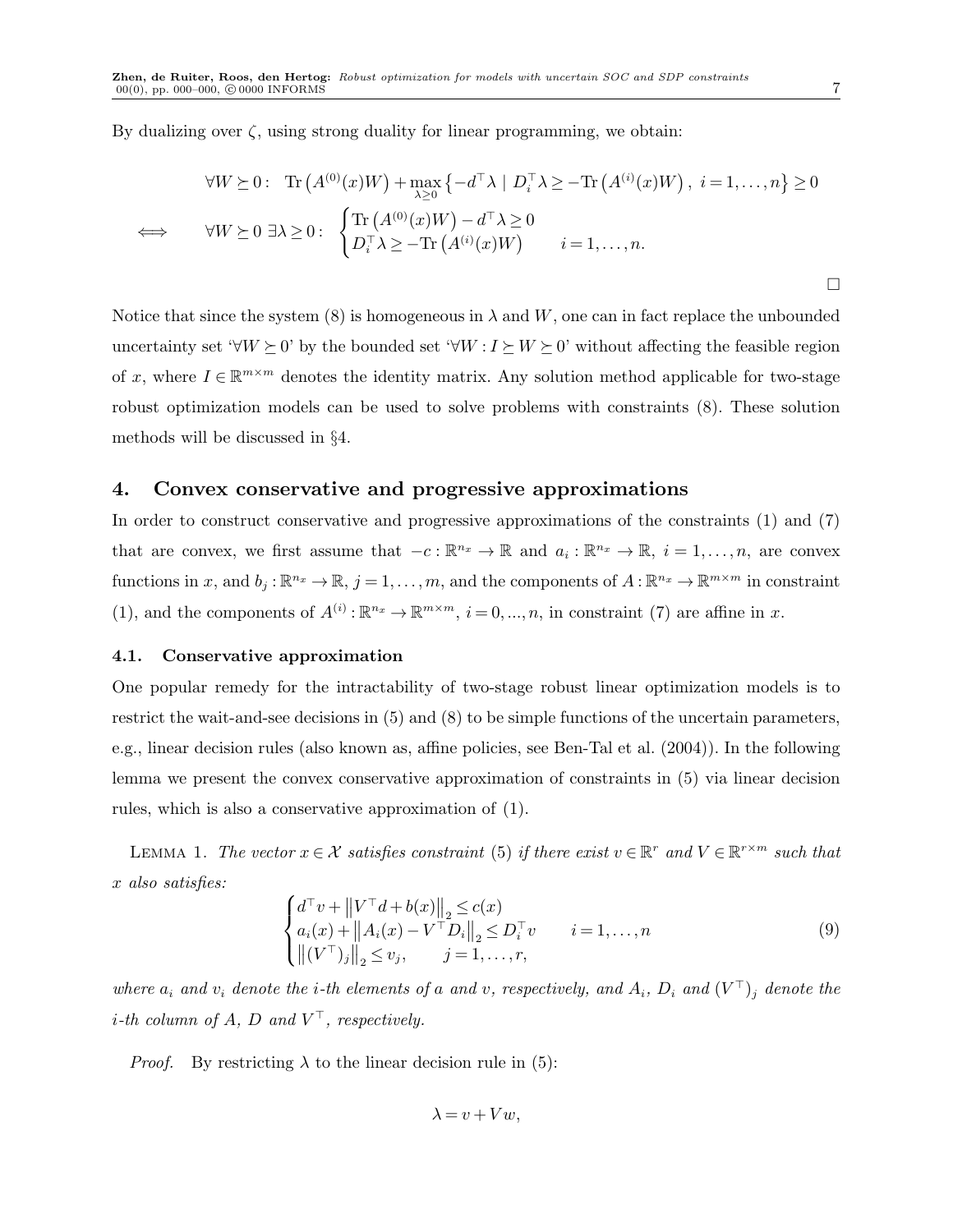we obtain the following conservative approximation of (5):

$$
\forall w \in \mathcal{W} : \begin{cases} d^{\top} (v + Vw) + b(x)^{\top} w \leq c(x) \\ D^{\top} (v + Vw) \geq a(x) + A(x)^{\top} w \\ v + Vw \geq 0, \end{cases}
$$
(10)

where the entries of vector  $v \in \mathbb{R}^r$  and coefficient matrix  $V \in \mathbb{R}^{r \times n}$  are optimization variables. By using well-established reformulation techniques (Ben-Tal et al. (2015)) to get rid of the ' $\forall w \in W'$ , it can be verified that the convex conservative approximation of constraints (10) are exactly the constraints in (9).  $\Box$ 

Since we restrict the decision rule  $\lambda$  to be affine, the set of constraints (9) is indeed a conservative approximation (1). Note that the set of second-order cone constraints (9) has the same computational complexity as the nominal version (that is, with no uncertainty) of (1). The only added computational effort is polynomial, as the single the uncertain constraints is replaced by a set of  $n + r + 1$  second-order-cone constraints with mr additional variables.

A simple but powerful enhancement of linear decision rules has been proposed recently by de Ruiter and Ben-Tal  $(2017)$ , where the authors use a lifted variant of W:

$$
\widehat{\mathcal{W}} = \left\{ (w, z) \in \mathbb{R}^m \times \mathbb{R}^m : w_i^2 \leq z_i, i = 1, \dots, m, \sum_{i=1}^m z_i \leq 1 \right\},\
$$

and show that the resulting linear decision rule is equivalent to the following nonlinear decision rule:

$$
\lambda^{\dagger} = v + Vw + Uz,\tag{11}
$$

where  $z_i = w_i^2$  for  $i = 1, ..., m$  and  $U \in \mathbb{R}^{r \times m}$ . Notice that the projection of  $\widehat{W}$  onto its w-space is  $W$ . The convex reformulation of (5) with  $\widehat{W}$  can be derived by first imposing decision rule (11) on  $\lambda$ , and then applying the standard robust optimization techniques. The resulting robust counterpart is a set of second-order cone constraints (see Appendix B), that is, in the same complexity class as (9), and it is a possibly tighter conservative approximation of (1) than (9).

Similarly, the following lemma gives the convex conservative approximation of the robust semidefinite programming constraints in (8) via linear decision rules.

LEMMA 2. The vector  $x \in \mathcal{X}$  satisfies constraint (8) if there exist  $v \in \mathbb{R}^r$  and  $V^j \in \mathbb{R}^{m \times m}$ ,  $j =$  $1, \ldots, r$ , such that x also satisfies:

$$
\begin{cases}\nd^{\top} v \le 0 \\
A^{(0)}(x) - \sum_{j=1}^{r} d_j V^{(j)} \ge 0 \\
D_i^{\top} v \ge 0 \qquad i = 1, ..., n, \\
\sum_{j=1}^{r} D_{ij} V^{(j)} + A^{(i)}(x) \ge 0 \qquad i = 1, ..., n \\
v \ge 0 \qquad \qquad i = 1, ..., n,\n\end{cases} (12)
$$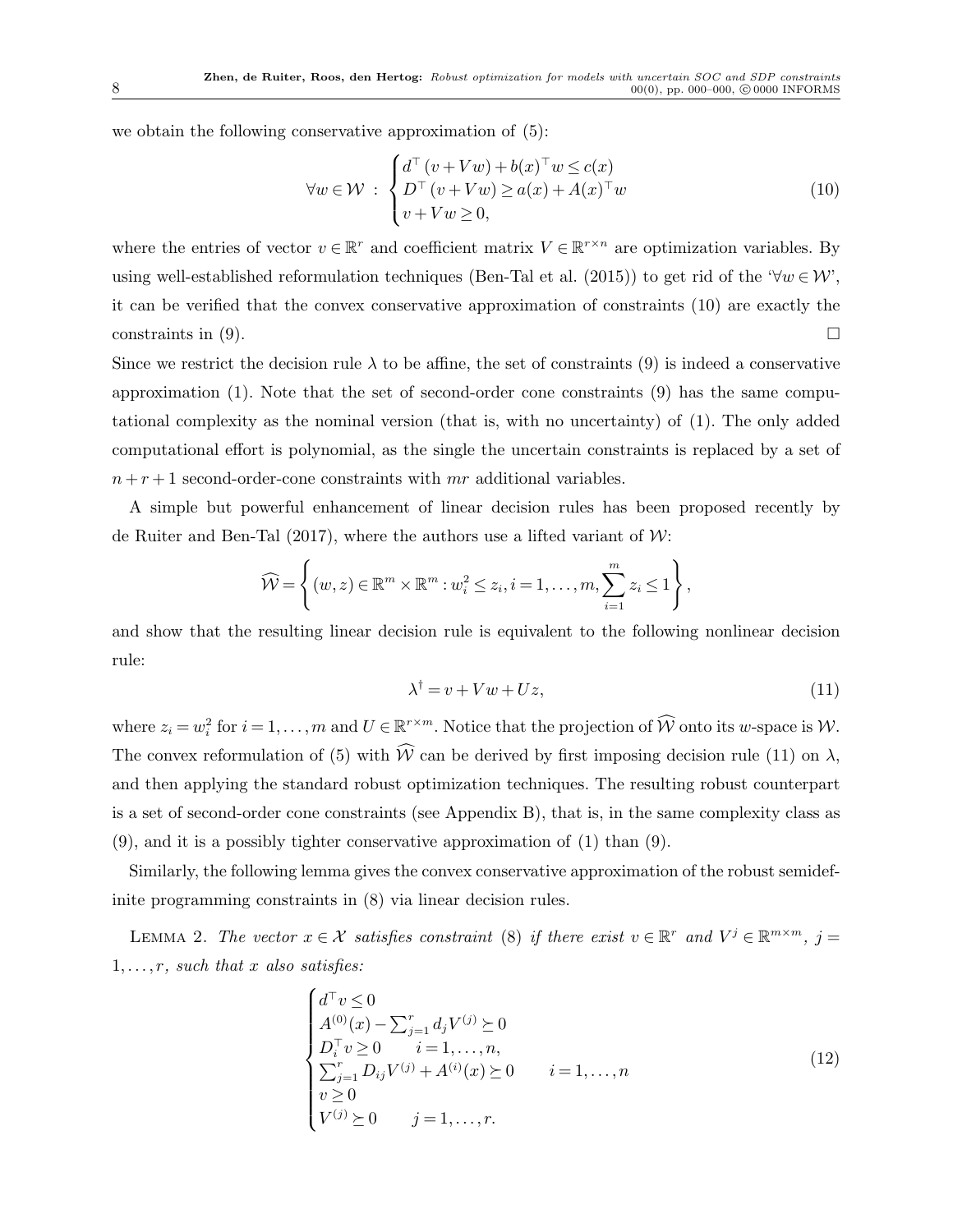*Proof.* Similarly as for the proof of (9), by restricting  $\lambda$  to a linear decision rule, we obtain the following conservative approximation of (8):

$$
\forall W \ge 0 : \begin{cases} \text{Tr}\left(A^{(0)}(x)W\right) - d^{\top}v - \text{Tr}\left(\sum_{j=1}^{r} d_{j}V^{(j)}B\right) \ge 0\\ D_{i}^{\top}v + \text{Tr}\left(\sum_{j=1}^{r} D_{ij}^{\top}V^{(j)}B\right) \ge -\text{Tr}\left(A^{(i)}(x)W\right) & i = 1,\dots,n\\ v_{j} + \text{Tr}\left(V^{(j)}W\right) \ge 0 & j = 1,\dots,r, \end{cases}
$$
(13)

where the vector  $v \in \mathbb{R}^r$  and coefficent matrix  $V^{(j)} \in \mathbb{R}^{m \times m}$ ,  $j = 1, \ldots, r$ , are optimization variables. The convex reformulation of (9) can be easily obtained via well-established reformulation techniques (Ben-Tal et al. (2015)) to get rid of the ' $\forall w \in \mathcal{W}'$ .

The set of  $n + r + 1$  semidefinite constraints (12) again has the same computational complexity as the nominal version of (7), but now with  $m^2r$  additional variables.

As discussed in §2, the inner approximations via linear decision rules are tight if the uncertainty set  $U$  in (1) and (7) is simplicial. In  $\S7$  and  $\S8$ , we show via numerical experiments that linear decision rules give close-to-optimal solutions for problems with uncertain second-order cone constraints. Recently it has been shown by Zhen et al. (2018) that one can use Fourier-Motzkin elimination to eliminate the wait-and-see decisions in (5), and establish guaranteed optimality in a finite number of steps. In this way, problems of small size can be solved to optimality. For larger problems, one could eliminate a subset of the wait-and-see decisions and then apply the existing methods, e.g., linear/quadratic decision rules, to solve the resulting problem. In §6, we use a combination of linear/quadratic decision rules and Fourier-Motzkin elimination to solve the twostage robust reformulation for the minimum volume circumscribing ellipsoid problem, and compare the efficiency and effectiveness of the proposed approach for the minimum volume circumscribing ellipsoid problem with the state-of-the-art copositive approach of Mittal and Hanasusanto (2018).

Another popular approach for solving two-stage robust optimization problems is finite adaptability, in which the uncertainty set  $W$  is split into a number of smaller subsets, each with its own set of recourse decisions. The number of these subsets can be either fixed a priori or decided by the optimization model (Vayanos et al. (2011), Bertsimas and Caramanis (2010), Hanasusanto et al. (2014), Postek and den Hertog (2016), Bertsimas and Dunning (2016), Georghiou et al. (2017)). In the numerical experiments of paper, we focus on the most effective existing approaches, linear/lifted linear/quadratic decision rule approaches and Fourier-Motzkin elimination.

#### 4.2. Progressive approximation

Since the methods discussed in §4.1 are conservative, the solutions are in general suboptimal. It is therefore important to find effective outer approximations to assess the quality of the conservative approximations in §4.1. In this subsection, we focus on progressive outer approximation methods for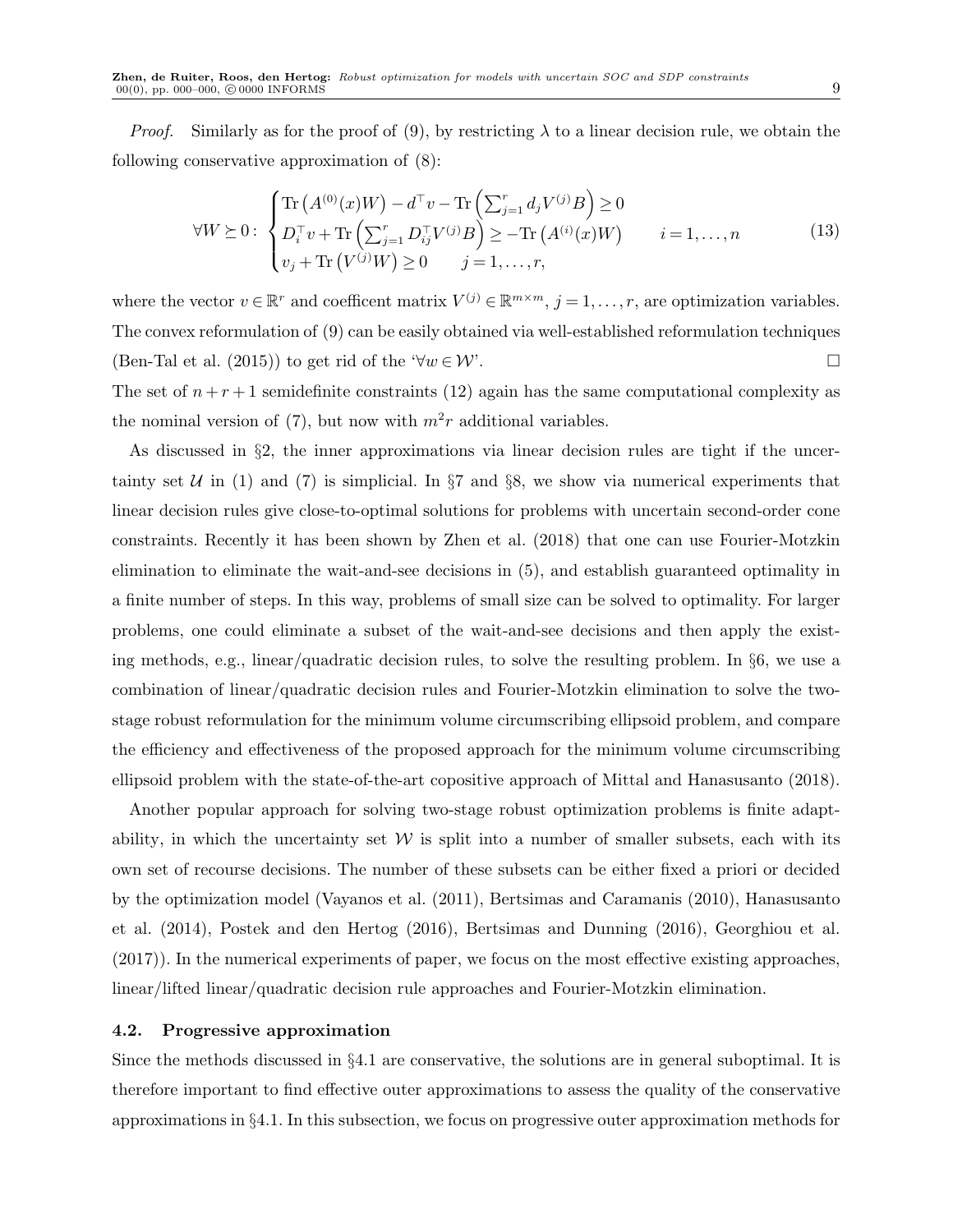uncertain second-order cone constraint (1). We would like to point out that the discussed methods can be applied in an analogous way to uncertain semidefinite constraint (7).

One simple way of obtaining an outer approximation of (1) is to only consider a finite subset of scenarios  $\{\zeta^{(1)},\ldots,\zeta^{(K)}\}$  from the uncertainty set U. The outer approximation is therefore the "sampled version" of (1):

$$
a(x)^{\top} \zeta^{(k)} + ||A(x)\zeta^{(k)} + b(x)||_2 \le c(x) \qquad k = 1, ..., K. \tag{14}
$$

These are standard second-order cone constraints. Clearly the set of constraints (14) is an outer approximation of (1), since a feasible  $\hat{x}$  of (14) is only feasible for a finite subset of the uncertainty set. There could be realizations in U for which  $\hat{x}$  is infeasible. For a polyhedral  $\mathcal{U} = \{\zeta \geq 0 : D\zeta \leq d\},\$ if the set contains all the extreme points  $\zeta^{(1)},\ldots,\zeta^{(K)}$  of U, any feasible solution  $\hat{x}$  of (14) is also feasible for (1). Of course, the set of extreme points of a polyhedral uncertainty set  $\mathcal U$  is in practice way too large. As we see in our numerical examples, this is only doable when the uncertainty set has only a few extreme points. We apply the same reasoning to (5) to obtain an outer approximation for the reformulation of the second-order cone constraint:

$$
\begin{cases} d^{\top} \lambda^{(k)} + b(x)^{\top} w^{(k)} \le c(x) & k = 1, ..., K \\ D^{\top} \lambda^{(k)} \ge a(x) + A(x)^{\top} w^{(k)} & k = 1, ..., K \\ \lambda^{(k)} \ge 0 & k = 1, ..., K, \end{cases}
$$
(15)

is also a valid out approximation of (1). Here  $\{w^{(1)}, \ldots, w^{(K)}\} \subset \mathcal{W} = \{w \in \mathbb{R}^m : ||w||_2 \leq 1\}$  and  $\lambda^{(k)} \in \mathbb{R}^r$  is a here-and-now decision for  $k = 1, \ldots, K$ . In this case there are infinitely many extreme points of the second-order cone  $W$ . A complete enumeration of all the extreme points would be impossible. Given two finite scenario sets  $\{\zeta^{(1)},\ldots,\zeta^{(K)}\}$  and  $\{w^{(1)},\ldots,w^{(K)}\}$ , one can of course combine the constraints in (14) and (15) to obtain a possibly tighter outer approximation of (1).

Hadjiyiannis et al. (2011) propose a way to obtain a small and effective finite set of scenarios for two-stage fixed-recourse robust linear constraints. For any feasible  $(\hat{x}, \hat{v}, \hat{V})$  of (10), their method takes scenarios that are worst case for the constraints in (10), hoping that the same set of scenarios is also worst case for the optimal (nonlinear) decision rule. For instance, such a scenario of (10) admits the following analytic form:

$$
\bar{w} = \underset{w \in \mathcal{W}}{\arg \max} \left\{ d^{\top} \left( \hat{v} + \hat{V}w \right) + b(\hat{x})^{\top}w \right\} = \frac{\hat{V}^{\top}d + b(\hat{x})}{\left\| \hat{V}^{\top}d + b(\hat{x}) \right\|_2},\tag{16}
$$

where  $(\hat{x}, \hat{v}, \hat{V})$  satisfies (10). For each constraint one can obtain one such scenario. The obtained scenarios  $\{\bar{w}^{(1)},\ldots,\bar{w}^{(r)}\}$  can then be used in (15) to obtain an outer approximation of (1). For more details on the method we refer to the original paper by Hadjiyiannis et al. (2011). One direct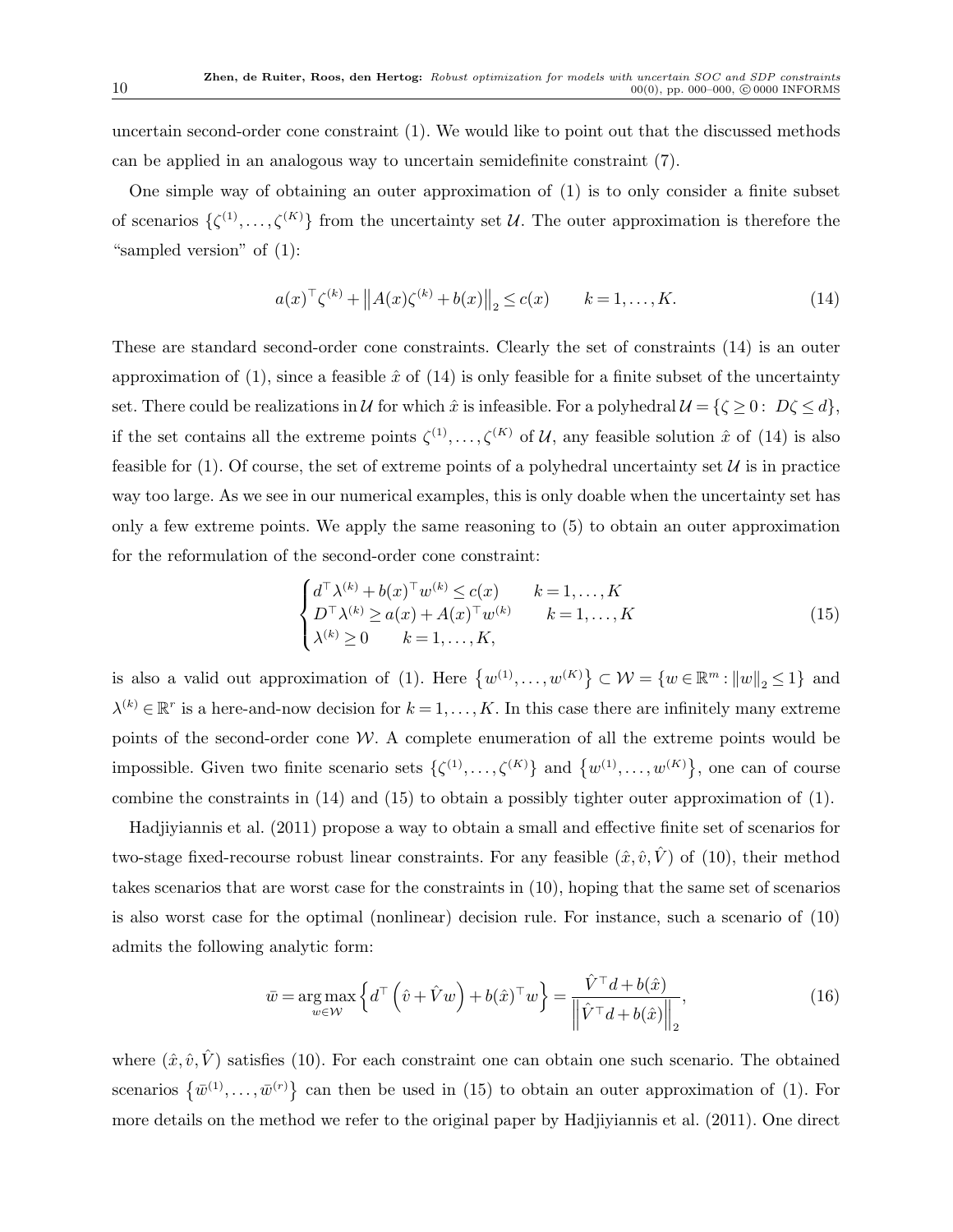extension of the method of Hadjiyiannis et al. (2011) is to use the obtained scenarios  $\{\bar{w}^{(1)},\ldots,\bar{w}^{(r)}\}$ to recover scenarios  $\{\bar{\zeta}^{(1)}, \ldots, \bar{\zeta}^{(r)}\} \subseteq \mathcal{U}$ , where

$$
\bar{\zeta}^{(k)} = \underset{\zeta \in \mathcal{U}}{\arg \max} \left\{ a(\hat{x})^{\top} \zeta + (\bar{w}^{(k)})^{\top} \left( A(\hat{x}) \zeta + b(\hat{x}) \right) \right\} \qquad k = 1, \dots, r,
$$
\n(17)

which can then be used in  $(14)$  to obtain an outer approximation of  $(1)$ . One can again combine constraints (14) with  $\{\bar{\zeta}^{(1)},\ldots,\bar{\zeta}^{(r)}\}$  and constraints (15) with  $\{\bar{w}^{(1)},\ldots,\bar{w}^{(r)}\}$  to obtain a possibly tighter outer approximation of (1). However, for a special case of (1) where  $a(x) = a$  and  $A(x) = a$ A, the constraints (15) with  $\{\bar{w}^{(1)},\ldots,\bar{w}^{(r)}\}$  are redundant with respect to constraints (14) with  $\{\bar{\zeta}^{(1)}, \ldots, \bar{\zeta}^{(r)}\}.$ 

THEOREM 3. Let  $a(x) = a$ ,  $A(x) = A$ ,  $\{\overline{w}^{(1)}, \ldots, \overline{w}^{(r)}\} \subseteq W$  be a finite set of scenarios and  $\{\bar{\zeta}^{(1)},\ldots,\bar{\zeta}^{(r)}\}\subseteq\mathcal{U}$  be the corresponding set of scenarios from (17). Then  $x\in\mathbb{R}^{n_x}$  satisfies the constraints (14) with  $\{\bar{\zeta}^{(1)},\ldots,\bar{\zeta}^{(r)}\}$  also satisfies the constraints (15) with  $\{\bar{w}^{(1)},\ldots,\bar{w}^{(r)}\}$ .

*Proof.* Let  $\bar{x}$  be a vector that satisfies:

$$
a^{\top} \bar{\zeta}^{(k)} + \|A \bar{\zeta}^{(k)} + b(x)\|_{2} \le c(x) \qquad k = 1, \dots, r
$$
  

$$
\iff a^{\top} \bar{\zeta}^{(k)} + \max_{w: \|w\|_{2} \le 1} w^{\top} (A \bar{\zeta}^{(k)} + b(x)) \le c(x) \qquad k = 1, \dots, r.
$$

Since  $\{\bar{w}^{(1)},\ldots,\bar{w}^{(r)}\}\subseteq\mathcal{W}$ , then by definition  $\bar{x}$  also satisfies:

$$
a^{\top} \bar{\zeta}^{(k)} + (\bar{w}^{(k)})^{\top} \left( A \bar{\zeta}^{(k)} + b(x) \right) \le c(x) \qquad k = 1, \dots, r
$$
  

$$
\iff \max_{\zeta \in \mathcal{U}} \left\{ a^{\top} \zeta + (\bar{w}^{(k)})^{\top} \left( A \zeta + b(x) \right) \right\} \le c(x) \qquad k = 1, \dots, r,
$$
 (18)

where we have used the definition of  $\bar{\zeta}^{(k)}$  from (17). Note that the equivalence here is due to  $a(x) = a$ and  $A(x) = A$ . By dualizing over  $\zeta$  in (18), using strong duality for linear programming, then  $\bar{x}$ also satisfies:

$$
\begin{cases} d^{\top} \lambda^{(k)} + b(x)^{\top} \bar{w}^{(k)} \le c(x) & k = 1, \dots, r \\ D^{\top} \lambda^{(k)} \ge a + A^{\top} \bar{w}^{(k)} & k = 1, \dots, r \\ \lambda^{(k)} \ge 0 & k = 1, \dots, r. \end{cases}
$$

 $\Box$ 

Theorem 3 indicates that the scenarios from (17) are effective for the special case of (1), and therefore we use these in the numerical experiments.

## 5. Extensions Bilinear uncertainty

Consider the following robust constraint with bilinear uncertainty:

$$
\forall w \in \mathcal{W} \ \forall \zeta \in \mathcal{U}: \ a(x)^{\top} \zeta + w^{\top} \left( A(x) \zeta + b(x) \right) \le c(x), \tag{19}
$$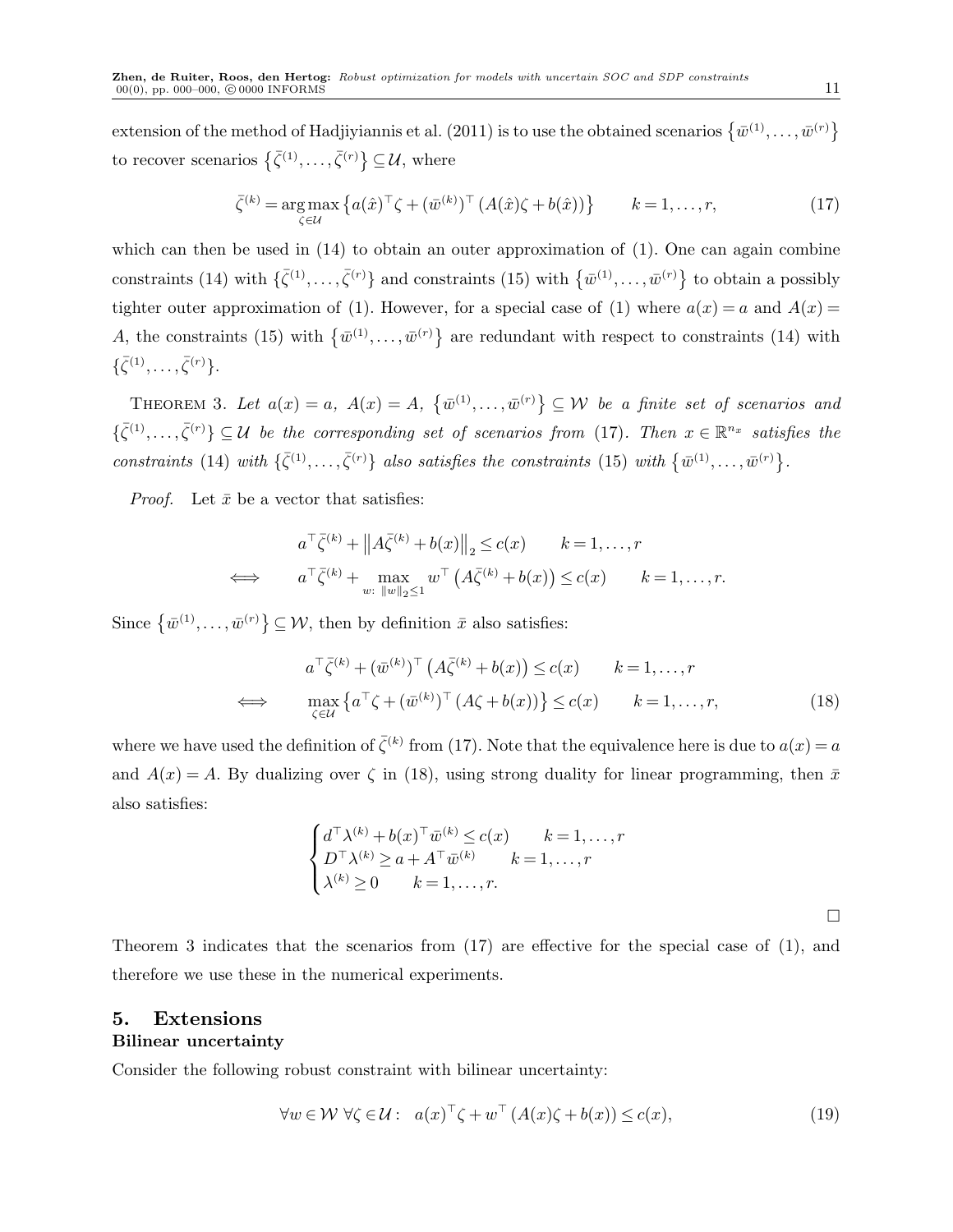where  $W$  is a general convex set. In the following proposition, we reformulate constraint (19) into a set of two-stage robust linear constraints. The proof of this proposition is similar to the proof of Theorem 1, hence, omitted.

**Proposition 1** Let U be the polyhedral uncertainty set given in (3). Then  $x \in \mathbb{R}^{n_x}$  satisfies constraint (19) if and only if it satisfies

$$
\forall w \in \mathcal{W} \; \exists \lambda \ge 0 : \begin{cases} d^{\top} \lambda + b(x)^{\top} w \le c(x) \\ D^{\top} \lambda \ge a(x) + A(x)^{\top} w. \end{cases} \tag{20}
$$

Problems with constraints in the form of (20) can then be solved by using the methods described in §4.

#### Uncertain constraints with wait-and-see decisions

Suppose a set of uncertain second-order cone constraints in the form (1) contains a wait-and-see decision y:

$$
\forall \zeta \in \mathcal{U}: \quad a(x)^{\top} \zeta + h(y) + \|A(x)\zeta + By + b(x)\|_2 \le c(x),\tag{21}
$$

where  $h: \mathbb{R}^{n_y} \to \mathbb{R}$  is an affine function. One simple yet crucial observation is that, by imposing linear decision rule  $y = u + Y\zeta$ , where the vector  $u \in \mathbb{R}^{n_y}$  and coefficent matrix  $Y \in \mathbb{R}^{n_y \times n}$  are here-and-now decision variables, constraint (21) becomes an instance of (1):

$$
\forall \zeta \in \mathcal{U}: \quad a(x)^{\top} \zeta + h(u + Y \zeta) + ||A(x)\zeta + Bu + BY\zeta + b(x)||_2 \le c(x).
$$

In the following examples, we use the simple algebraic principle (Lobo et al. 1998):

$$
u^{\top}u \le st, \quad s \ge 0, \quad t \ge 0 \quad \Longleftrightarrow \quad \left\| \begin{array}{c} 2u \\ s-t \end{array} \right\|_{2} \le s+t, \tag{22}
$$

and show that a large class of uncertain convex constraints can be cast as uncertain second-order cone constraints with wait-and-see decisions.

Example 3. Uncertain quadratic/linear fraction constraints. Consider uncertain constraints in the form:

$$
\forall \zeta \in \mathcal{U}: \begin{cases} \sum_{i=1}^{K} \frac{\left\| A^{(i)}(x)\zeta + b^{(i)}(x) \right\|_{2}^{2}}{(a^{(i)}(x))^{\top}\zeta + c_{i}(x)} \leq \tau, \\ (a^{(i)}(x))^{\top}\zeta + c_{i}(x) > 0 \qquad i = 1, \ldots, K, \end{cases} (23)
$$

where  $a^{(i)}: \mathbb{R}^{n_x} \to \mathbb{R}^n$ ,  $c_i: \mathbb{R}^{n_x} \to \mathbb{R}$ ,  $A^{(i)}: \mathbb{R}^{n_x} \to \mathbb{R}^{m \times n_x}$ ,  $b^{(i)}: \mathbb{R}^n \to \mathbb{R}^{m \times n_y}$  are (componentwise) affine functions for  $i = 1, \ldots, K$ , and  $\tau \in \mathbb{R}$  is a constant or an optimization variable. By introducing a wait-and-see variable  $y$ , we have an equivalent reformulation of  $(23)$ :

$$
\forall \zeta \in \mathcal{U} \; \exists y \geq 0 : \; \begin{cases} \sum_{i=1}^{K} y_i \leq \tau, \\ \left( A^{(i)}(x)\zeta + b^{(i)}(x) \right)^{\top} \left( A^{(i)}(x)\zeta + b^{(i)}(x) \right) \leq y_i \left( (a^{(i)}(x))^{\top} \zeta + c_i(x) \right) \\ (a^{(i)}(x))^{\top} \zeta + c_i(x) > 0 \qquad i = 1, \dots, K, \end{cases} \quad i = 1, \dots, K
$$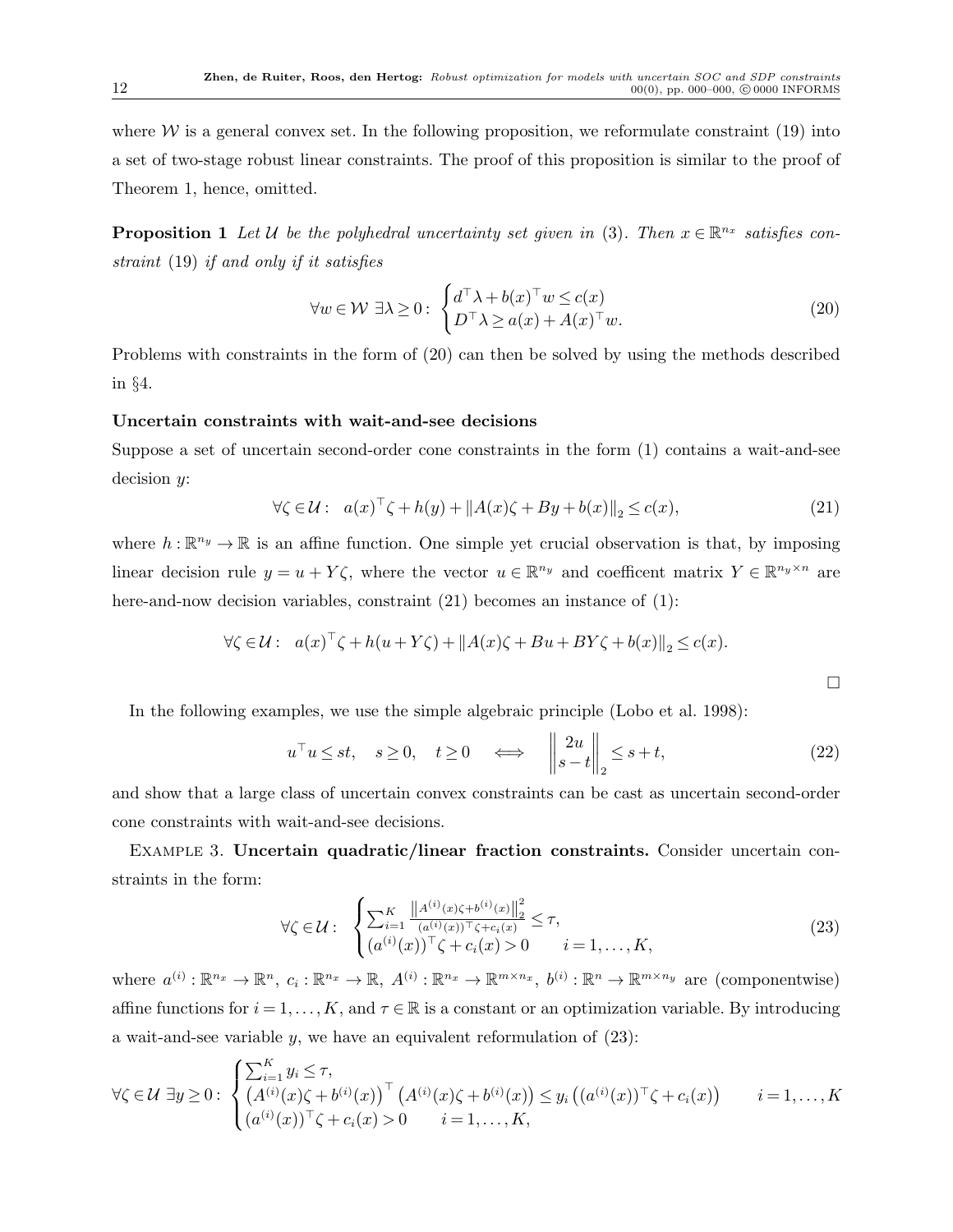which, by  $(22)$ , is equivalent to:

$$
\forall \zeta \in \mathcal{U} \; \exists y \geq 0 : \; \begin{cases} \sum_{i=1}^{K} y_i \leq \tau, \\ 2A^{(i)}(x)\zeta + 2b^{(i)}(x) \\ (a^{(i)}(x))^{\top}\zeta + c_i(x) - y_i \Big\|_2^{\top} \leq (a^{(i)}(x))^{\top}\zeta + c_i(x) + y_i \quad i = 1, ..., K \\ (a^{(i)}(x))^{\top}\zeta + c_i(x) > 0 \quad i = 1, ..., K. \end{cases} \tag{24}
$$

Since (24) has constraints of the format in (1) we can use our conservative (and progressive) techniques to find solutions.

Example 4. Product of uncertain nonnegative affine functions. Let us consider uncertain constraints in the form:

$$
\forall \zeta \in \mathcal{U}: \begin{cases} \prod_{i=1}^{K} \left( (a^{(i)}(x))^{\top} \zeta + c_i(x) \right)^{\frac{1}{K}} \geq \tau, \\ (a^{(i)}(x))^{\top} \zeta + c_i(x) \geq 0 \qquad i = 1, \dots, K, \end{cases} \tag{25}
$$

where  $a^{(i)}: \mathbb{R}^{n_x} \to \mathbb{R}^n$  and  $c_i: \mathbb{R}^{n_x} \to \mathbb{R}$  are affine functions for  $i = 1, ..., K$ . If  $\tau$  is maximized subject to the constraints (25), then it is equivalent to maximize the geometric mean of uncertain nonnegative affine functions  $(a^{(i)}(x))^{\top} \zeta + c_i(x) \geq 0, i = 1, \ldots, K$ . For simplicity, we consider the special case  $K = 4$ , and first reformulate the problem by introducing new variables  $y_1$  and  $y_2$ :

$$
\forall \zeta \in \mathcal{U} \; \exists y \geq 0 : \; \begin{cases} y_1 y_2 \geq \tau^2 \\ ((a^{(1)}(x))^{\top} \zeta + c_1(x))((a^{(2)}(x))^{\top} \zeta + c_2(x)) \geq y_1^2 \\ ((a^{(3)}(x))^{\top} \zeta + c_3(x))((a^{(4)}(x))^{\top} \zeta + c_4(x)) \geq y_2^2 \\ (a^{(i)}(x))^{\top} \zeta + c_i(x) \geq 0 \quad i = 1, ..., K. \end{cases} \tag{26}
$$

The extension to other values of K is straightforward. Applying  $(22)$  yields the following set of uncertain SOC constraints:

$$
\forall \zeta \in \mathcal{U} \exists y \geq 0 : \begin{cases} \left\| \begin{matrix} 2\tau \\ y_1 - y_2 \end{matrix} \right\|_2 \leq y_1 + y_2 \\ \left\| (a^{(1)}(x))^{\top} \zeta + c_1(x) - (a^{(2)}(x))^{\top} \zeta - c_2(x) \right\|_2 \leq (a^{(1)}(x))^{\top} \zeta + c_1(x) + (a^{(2)}(x))^{\top} \zeta + c_2(x) \\ 2y_2 \\ \left\| (a^{(3)}(x))^{\top} \zeta + c_3(x) - (a^{(4)}(x))^{\top} \zeta - c_4(x) \right\|_2 \leq (a^{(3)}(x))^{\top} \zeta + c_3(x) + (a^{(4)}(x))^{\top} \zeta + c_4(x) \\ (a^{(i)}(x))^{\top} \zeta + c_i(x) \geq 0 \end{cases}
$$

Example 5. Uncertain logarithmic constraints. Let us consider uncertain constraints in the form:

$$
\forall \zeta \in \mathcal{U}: \left| \log \left( (a^{(i)}(x))^\top \zeta \right) - \log(c_i) \right| \le \tau \qquad i = 1, \dots, K,
$$
\n(27)

where the entries of  $a^{(i)}: \mathbb{R}^{n_x} \to \mathbb{R}^n$  are (componentwise) affine functions for  $i = 1, ..., K$ . We assume  $c_i \in \mathbb{R}_+$ , and interpret  $\log ((a^{(i)}(x))^\top \zeta)$  as  $-\infty$  when  $(a^{(i)}(x))^\top \zeta \leq 0$ . Suppose  $\tau$  is minimized subject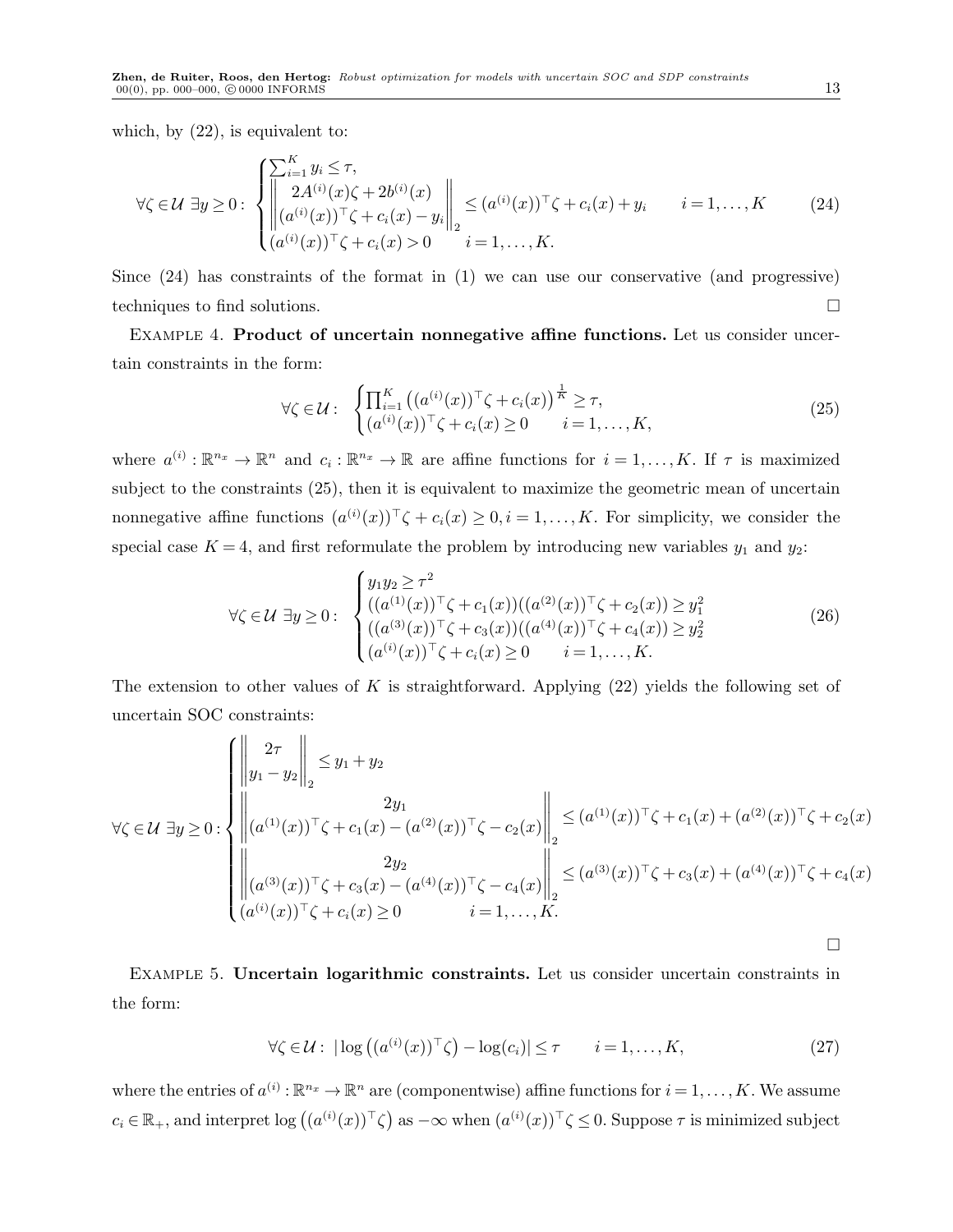to the constraints (27). Then it can be understood as approximately solving an overdetermined set of uncertain equations  $(a^{(i)}(x))^\top \zeta \approx c_i, i = 1,\ldots,K$ , measuring the worst case error by the maximum logarithmic deviation between the numbers  $(a^{(i)}(x))$ <sup>T</sup> $\zeta$  and  $c_i$ . To cast these constraints as a set of uncertain SOC constraints, first note that:

$$
|\log ((a^{(i)}(x))^{\top}\zeta) - \log(c_i)| = \log \max \left( \frac{a^{(i)}(x)^{\top}\zeta}{c_i}, \frac{c_i}{a^{(i)}(x)^{\top}\zeta} \right)
$$

 $(\text{assuming } a^{(i)}(x))^{\top} \zeta > 0$ . Then the constraints (27) is therefore equivalent to:

$$
\forall \zeta \in \mathcal{U} \; \exists y \geq 0: \; \begin{cases} y \leq \Omega \\ \frac{c_i}{y} \leq a^{(i)}(x)^\top \zeta \leq y c_i \quad i = 1, \dots, K, \end{cases}
$$

where  $y \in \mathbb{R}$  and  $\Omega = \log \tau$ . Applying (22) yields the following set of uncertain SOC constraints:

$$
\forall \zeta \in \mathcal{U} \; \exists y \geq 0 : \; \begin{cases} y \leq \Omega \\ a^{(i)}(x)^\top \zeta \leq yc_i & i = 1, \dots, K \\ \left\| \begin{array}{cc} 2c_i & i = 1, \dots, K \\ yc_i - a^{(i)}(x)^\top \zeta \end{array} \right\|_2 \leq yc_i + a^{(i)}(x)^\top \zeta & i = 1, \dots, K. \end{cases}
$$

 $\Box$ 

#### Uncertain nonlinear constraints with  $l_p$ -norms

In this subsection, we extend the result in  $\S 2$  to uncertain constraints with  $l_p$ -norms. Let us consider an uncertain constraint in the form:

$$
\forall \zeta \in \mathcal{U}: \quad a(x)^{\top} \zeta + \|A(x)\zeta + b(x)\|_{p} \le c(x),\tag{28}
$$

where  $p \in [1,\infty]$ . By definition of the dual norm (see, for example, Lax (2007)), we know:

$$
\forall \zeta \in \mathcal{U}: \quad a(x)^{\top} \zeta + \|A(x)\zeta + b(x)\|_{p} \le c(x)
$$
  

$$
\iff \forall \zeta \in \mathcal{U}: \quad a(x)^{\top} \zeta + \max_{w:\|w\|_{q} \le 1} w^{\top} (A(x)\zeta + b(x)) \le c(x)
$$
  

$$
\iff \forall w \in \mathcal{W} \ \forall \zeta \in \mathcal{U}: \quad a(x)^{\top} \zeta + w^{\top} (A(x)\zeta + b(x)) \le c(x),
$$

where the set  $W = \left\{ w : ||w||_q \leq 1 \right\}$  is convex, and  $q = \frac{p}{p-1}$  $\frac{p}{p-1}$  for  $p \in [1,\infty]$ . Applying Proposition 1 yields a set of two-stage robust linear constraints in the form (20) with a  $l_q$ -norm uncertainty set.

# 6. Minimum Volume Circumscribing Ellipsoid

In this application, we consider the problem of finding the minimum volume circumscribing ellipsoid of a polytope in n-dimensional space. This problem arises in a variety of applications such as outlier detection (Ahipaşaoğlu 2015) and facility location (Elzinga and Hearn 1974) and is known to be NP-hard (Boyd and Vandenberghe 2004). Mathematically, we are interested in solving

$$
\min_{Q,c} \quad \log \det Q^{-1}
$$
  
s.t. 
$$
||Qx + c||_2 \le 1 \qquad \forall x \in \mathcal{U},
$$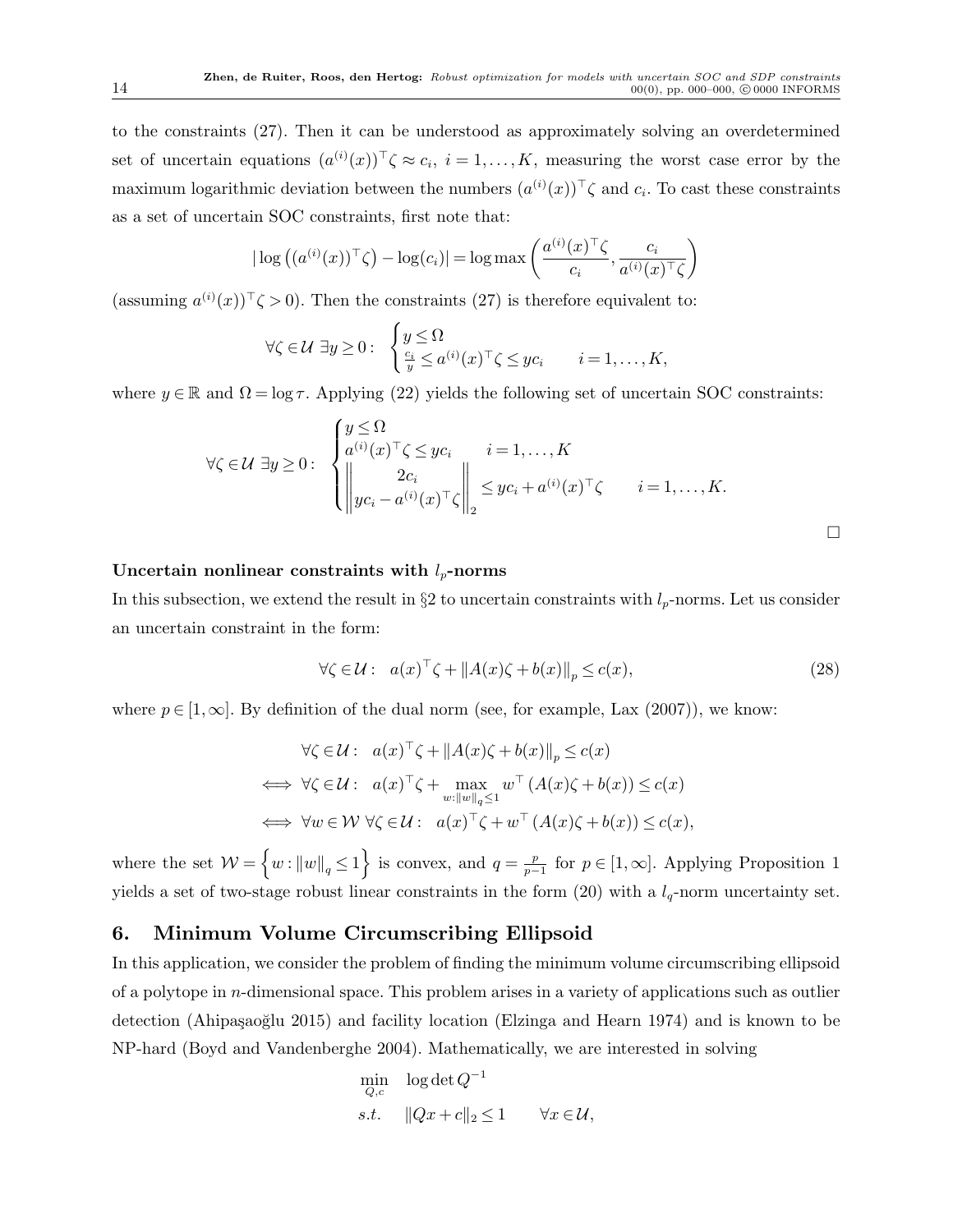for a polyhedron  $\mathcal U$ . This optimization problem can be interpreted as a robust optimization problem with an uncertain SOC constraint, where x is the uncertain parameter residing in a polyhedron  $U$ . We can thus apply the theory developed in this paper to reformulate the problem to an adjustable robust optimization problem and approximate it using various decision rules. In particular, in this experiment we have used two different decision rules to illustrate the trade-off between the quality of the resulting approximation and the computation time, and compare their results to the copositive programming approach described in (Mittal and Hanasusanto 2018). First of all, we consider the simple linear decision rule used in Lemma 1. Moreover, we consider a full quadratic decision rule, that is,

$$
\lambda = u + Vw + \sum_{i \le j} r_{ij} w_i w_j. \tag{29}
$$

Using such a decision rule yields a static robust optimization problem with conic quadratic inequalities and ball uncertainty, which Ben-Tal et al. (2009) show can be reformulated as a semidefinite program. Therefore, we can thus solve the resulting problem in reasonable time.

### 6.1. Numerical setting

To test our approach we use the first numerical setup of Mittal and Hanasusanto (2018), who develop a copositive programming approach to approximating the minimum volume circumscribing ellipsoid of a polytope. In this numerical setup, we randomly generate polytopes in L dimensions by intersecting randomly generated halfspaces with the hyperrectangle  $\{x \in \mathbb{R}^L : 0 \le x \le 1\}$ . The M random halfspaces are generated by generating a vector  $s_j \in \mathbb{R}^L$  uniformly distributed on the surface of the hypersphere, and a scalar  $r_j \in \mathbb{R}$  uniformly distributed from the interval  $\left[-\frac{1}{2}\right]$  $\frac{1}{2}$ || $s_j$ || $_1, \frac{1}{2}$  $\frac{1}{2} \|s_j\|_1 \Big].$ We then consider the constraint  $s_j^\top (x - \frac{1}{2})$  $(\frac{1}{2}\mathbf{1}) \leq r_j$  if  $r_j > 0$  and  $s_j^{\top}(x - \frac{1}{2})$  $(\frac{1}{2}\mathbf{1}) \geq r_j$  if  $r_j \leq 0$ . This construction ensures that the center of the hyperrectangle,  $\frac{1}{2}$ **1**, always remains feasible.

For several values of L and  $M = L, 2L, 3L$ , we model the problem using the YALMIP toolbox (Löfberg 2004) in MATLAB and solve it with Mosek on a desktop with 8 GB RAM and a 3.4 GHz Intel Core i7 processor. We report the suboptimality of our proposed approximations in low dimensions in Table 1 and the corresponding running times in Table 2. We report results for both the direct reformulations (0 variables eliminated) as well as the results after applying Fourier-Motzkin Elimination (FME) to eliminate the specified number of variables. These latter results are discussed in more detail below. We have also reported the results of the copositive programming approach suggested by Mittal and Hanasusanto (2018), which, to the best of our knowledge, is the current state-of-the-art method for the minimum circumscribing ellipsoid problem.

Clearly, quadratic decision rules offer a significant advantage in terms of approximation quality over linear decision rules. They do, however, perform at least slightly worse than the copositive programming approach, both in approximation quality and computation time. The adjustable robust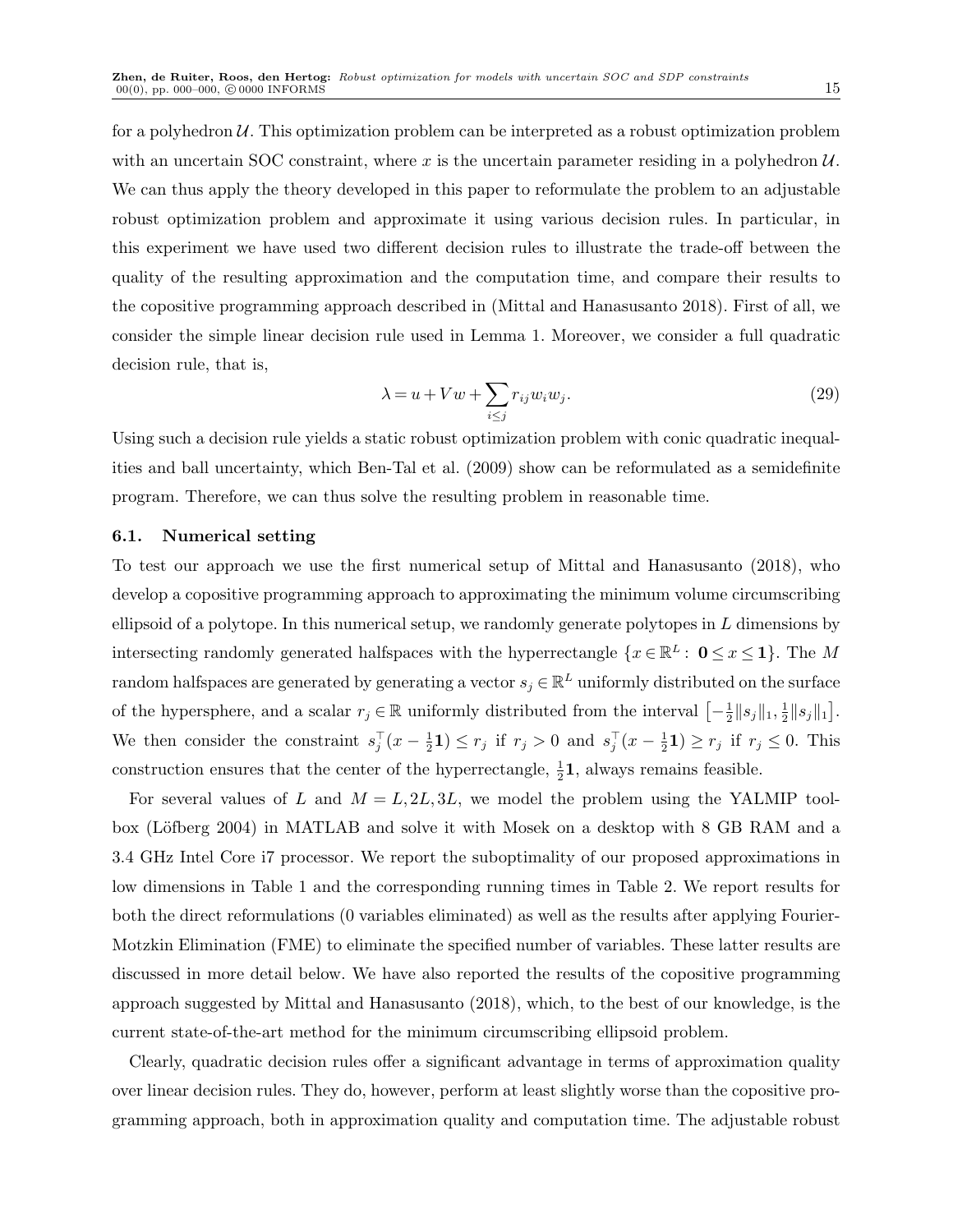Table 1 Average suboptimality over 50 instances of the approximations to the minimum volume circumscribing ellipsoid of a polyhedron in dimension L based on M generated inequalities, relative to the optimal ellipsoid's volume. LB refers to the lower bound from outer approximation (1) based on the linear decision rule approach

from Lemma 1 after FME, LDR to the linear decision rule approach from Lemma 1, QDR to using the full quadratic decision rule (29), and CoPos to the copositive programming approach from (Mittal and Hanasusanto 2018). For the LDR and QDR approach we report the results without using FME and after using FME to eliminate the listed number of variables in the adjustable robust optimization formulation.

|        | Method                          | LB                               | LDR.                         |                                | QDR                         |                             | CoPos                      |
|--------|---------------------------------|----------------------------------|------------------------------|--------------------------------|-----------------------------|-----------------------------|----------------------------|
|        | Variables Eliminated            | $\overline{2}$                   | $\theta$                     | $\overline{2}$                 | $\theta$                    | $\overline{2}$              |                            |
| $L=2$  | $M = L$<br>$M = 2L$<br>$M = 3L$ | $-2.3\%$<br>$-3.2\%$<br>$-9.1\%$ | 37.6%<br>39.3%<br>33.7%      | 13.5%<br>23.4%<br>26.3%        | 5.3%<br>$6.6\%$<br>5.8%     | $4.3\%$<br>$5.3\%$<br>4.8%  | 4.7%<br>$6.4\%$<br>5.6%    |
|        | Variables Eliminated            | 5                                | $\theta$                     | 5                              | $\Omega$                    | 5                           |                            |
| $L=5$  | $M = L$<br>$M = 2L$<br>$M = 3L$ | $-0.4\%$<br>$-0.5\%$<br>$-0.9\%$ | 108.6%<br>105.6\%<br>101.2\% | $10.1\%$<br>19.4%<br>29.2%     | $6.2\%$<br>10.8%<br>13.6%   | 4.7\%<br>$8.3\%$<br>10.6%   | $4.9\%$<br>8.7%<br>11.2%   |
|        | Variables Eliminated            | 10                               | $\Omega$                     | 10                             | $\Omega$                    | 10                          |                            |
| $L=10$ | $M = L$<br>$M = 2L$<br>$M = 3L$ | $-0.0\%$<br>$-0.1\%$<br>$-0.3\%$ | 194.2\%<br>190.6%<br>179.8%  | $4.0\%$<br>$9.4\%$<br>$16.5\%$ | $2.6\%$<br>$6.6\%$<br>10.8% | $1.9\%$<br>$5.3\%$<br>8.7\% | 1.8%<br>$5.2\%$<br>$8.6\%$ |

Table 2 Average computation time in seconds over 50 instances of the approximations to the minimum volume circumscribing ellipsoid of a polyhedron in dimension  $L$  based on  $M$  generated inequalities. LB refers to the lower bound from outer approximation (1) based on the linear decision rule approach from Lemma 1 after FME, QDR to using the full quadratic decision rule (29), and CoPos to the copositive programming approach from (Mittal and Hanasusanto 2018). For the LDR and QDR approach we report the results without using FME and after using FME to eliminate the listed number of variables in the adjustable robust optimization formulation.

| Method               |                                 | LB                      | LDR                     |                         | QDR                     |                              | CoPos                   |
|----------------------|---------------------------------|-------------------------|-------------------------|-------------------------|-------------------------|------------------------------|-------------------------|
|                      | Variables Eliminated            | $\overline{2}$          | $\Omega$                | $\overline{2}$          | 0                       | $\overline{2}$               |                         |
| $L=2$                | $M = L$<br>$M = 2L$<br>$M = 3L$ | 0.024<br>0.031<br>0.038 | 0.115<br>0.127<br>0.133 | 0.108<br>0.114<br>0.111 | 0.121<br>0.140<br>0.152 | 0.112<br>0.118<br>0.116      | 0.076<br>0.080<br>0.079 |
| Variables Eliminated |                                 | 5                       | $\theta$                | 5                       | $\Omega$                | 5                            |                         |
| $L=5$                | $M = L$<br>$M = 2L$<br>$M = 3L$ | 0.020<br>0.046<br>0.034 | 0.176<br>0.203<br>0.230 | 0.307<br>0.301<br>0.355 | 0.229<br>0.320<br>0.428 | 0.394<br>0.466<br>0.639      | 0.097<br>0.112<br>0.144 |
| Variables Eliminated |                                 | 10                      | $\theta$                | 10                      | $\Omega$                | 10                           |                         |
| $L=10$               | $M = L$<br>$M = 2L$<br>$M = 3L$ | 0.343<br>0.480<br>0.267 | 0.259<br>0.287<br>0.362 | 6.572<br>7.020<br>6.954 | 1.416<br>2.948<br>4.157 | 71.674<br>214.503<br>348.168 | 0.183<br>0.237<br>0.323 |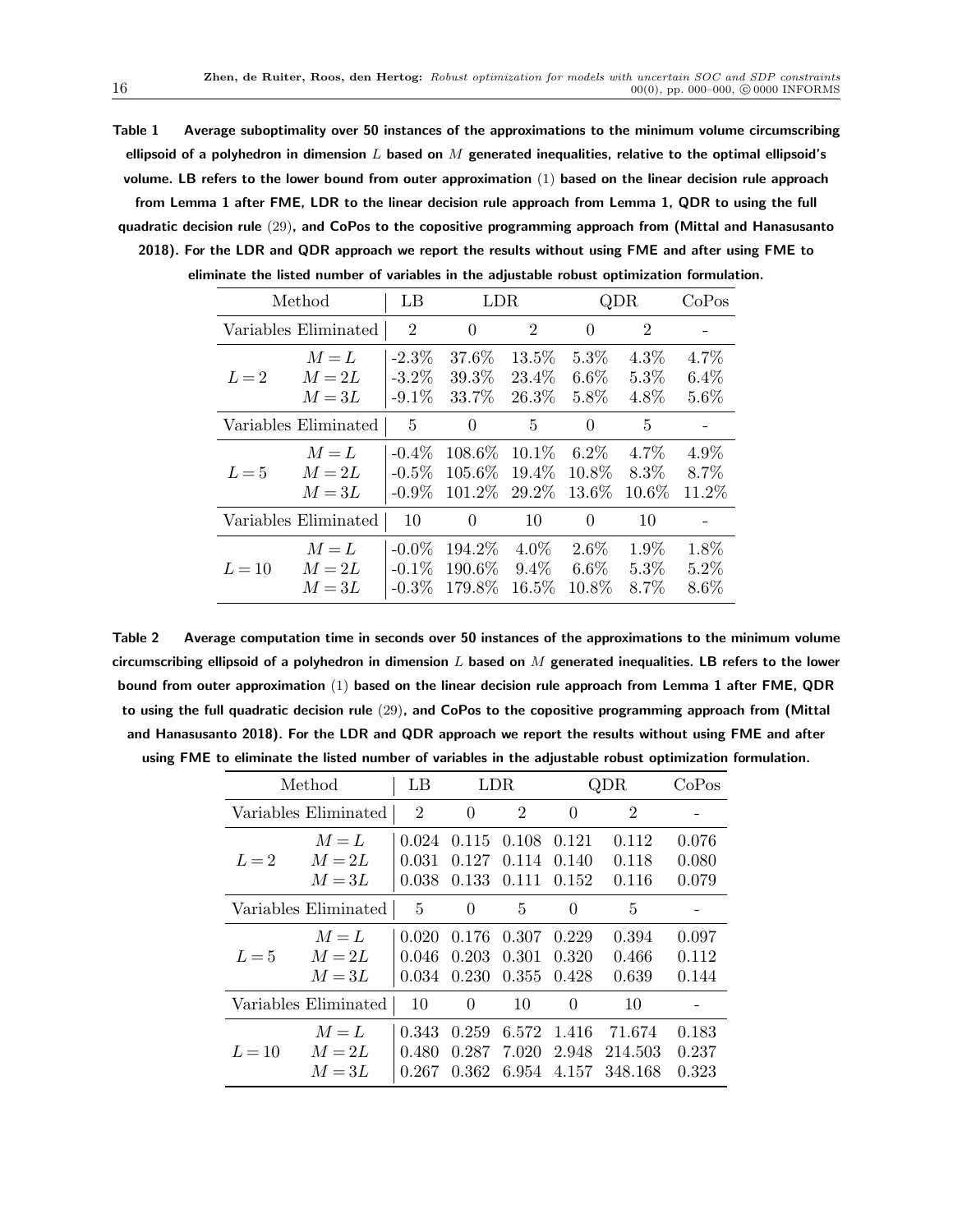optimization approach we propose does have two major advantages that the copositive programming approach lacks: its versatility and the possibility to obtain a lower bound on the optimal objective value. The latter results from the discussion in Section 4.2 on progressive approximation, and is a valuable tool in estimating the suboptimality of a solution in higher dimensions. As can be seen from the results in Table 1, the quality of this lower bound is very good and retains its quality in higher dimensions. Its computation time is also rather low, although an optimal solution to the LDR problem must be known to be able to use the techniques from Section 4.2. Easy access to a good lower bound is a great asset, as it allows for comments on the suboptimality of solutions even in higher dimensions, when we cannot compute the exact optimal solution.

The versatility of our approach stems from the possibility to use different decision rules to make the trade-off between approximation quality and computation time, as well as other techniques from ARO. One of those techniques is Fourier-Motzkin Elimination (FME), which eliminates adjustable variables, resulting in a better approximation with additional constraints that increase the computation time. In fact, when all adjustable variables are eliminated, the optimal minimum volume circumscribing ellipsoid is recovered. Figure 1 illustrates the resulting approximation quality and computation time for both the linear and quadratic decision rule after a variety of variables have been eliminated for  $L = 5$  and  $M = 10$ , averaged over 50 instances. From the results in Table 1, we know that the copositive programming approach has an average suboptimality of 8.7% for these parameters, also shown in Figure 1 for reference sake. Thus, when at least 5 adjustable variables are eliminated, the quadratic decision rule performs better than the copositive programming approach on average. For this number of eliminated variables, the computation time is still modest, which shows that the approach we propose can compete with the current state-of-the-art techniques available.

The results in Table 1 and 2 in fact indicate that using FME in addition to quadratic decision rules allows us to obtain better approximations than the copositive programming approach for  $L = 2$  and  $L = 5$  in reasonable time. This does come at the expense of a higher computation time, especially in higher dimensions. For  $L = 10$ , the copositive programming approach does perform better than the quadratic decision rule, even when FME is used to eliminate 10 of the adjustable variables, which indicates the copositive programming method scales better to higher dimensions. We remark that all results in Table 1 and 2 were obtained using a vanilla implementation of FME, i.e., we did not experiment with cleverly selecting which variables to eliminate, which might improve the results even further.

## 7. Robust regression

In this section, we first consider the robust regression model in Example 1. We use the Diabetes dataset from Efron et al. (2004), with  $m = 442$  observations and each with 10 features, i.e.,  $n_x = 11$ .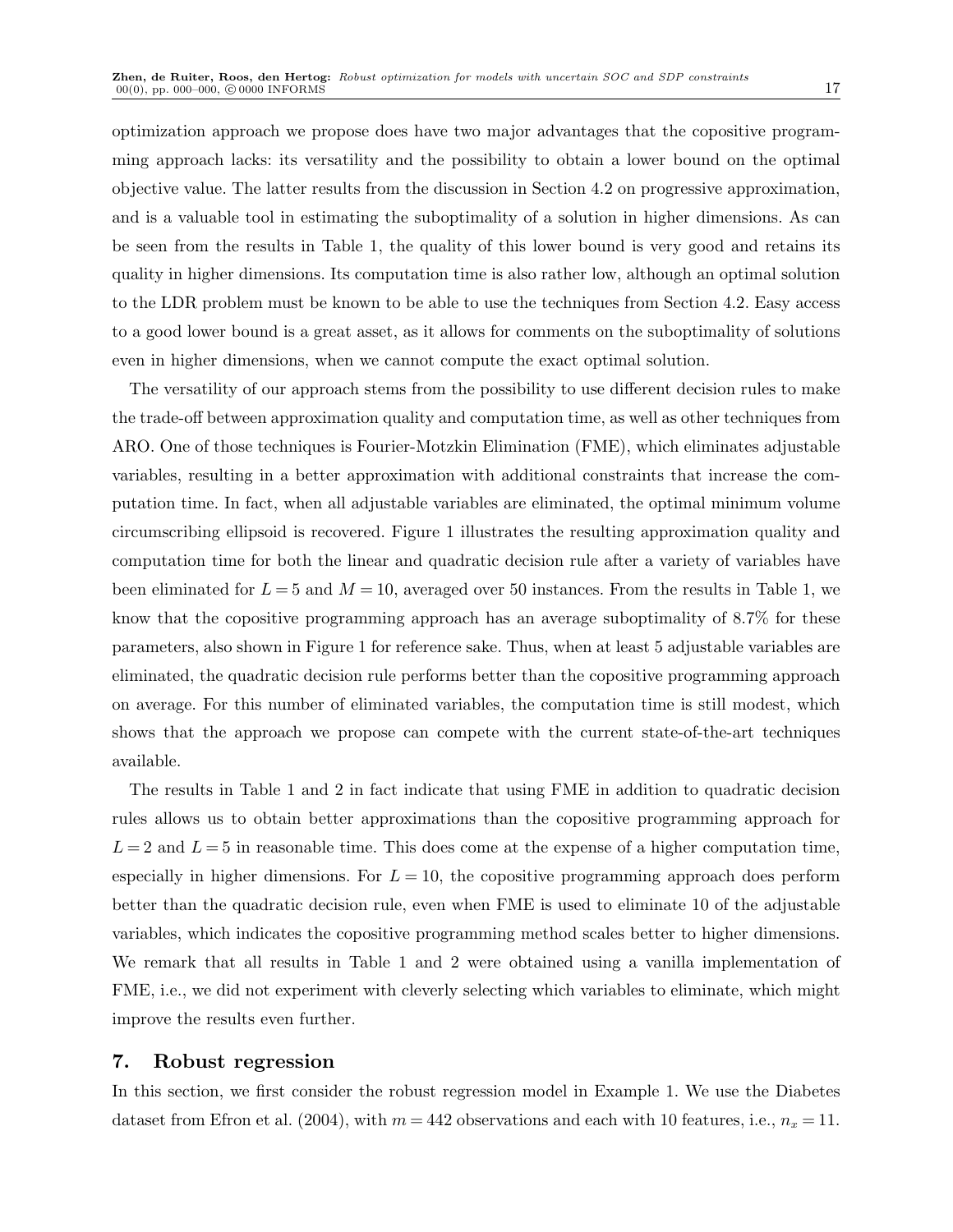

Figure 1 The average suboptimality and computation time over 50 instances after a number of adjustable variables have been eliminated through Fourier-Motzkin Elimination for the linear decision rule shown in triangles and the quadratic decision rule in squares, for  $L = 5$  and  $M = 10$ . The suboptimality of the copositive programming approach is shown in circles for reference.

The ten features are age, BMI, average blood pressure, six blood serum measurements, and gender. The response of interest  $b \in \mathbb{Z}_+^m$  is a quantitative measure of disease progression one year after baseline. We divide the dataset into a testing set and a training set with the first 132 observations  $(\approx 30\%m)$  and remaining 310 observations  $(\approx 70\%m)$ , respectively, and solve the considered models only using the training set. The testing set is used to evaluate the obtained solutions.

Let us consider the robust regression model (2) in Example 1. This model admits a two-stage robust linear reformulation (see  $\S2$ ), and can be solved by the methods in  $\S4$ . For the 10 features in the Diabetes dataset, we take that the gender of the patients is certain, i.e.,  $\zeta_{i,10} = 0$ ,  $i = 1,\ldots,310$ , as well as the last column of A, which is defined by us, the modeler, as the all one vector to represent an intercept, and at most  $\Gamma$  out of 9 remaining features can deviate from the original data A, each feature can deviate up to  $1\%$ . We assume the response vector b can be measured exactly. To this end, the following budget uncertainty set is considered:

$$
\mathcal{U} = \left\{ \zeta \in \mathbb{R}^{310 \times 11} : \begin{array}{l} \zeta_{i,10} = 0, \ \zeta_{i,11} = 1, \ \zeta_{ij} = 1\% A_{ij} \delta_j \\ \delta \le \xi, \ -\delta \le \xi, \ \xi \le 1, \ \sum_{i=1}^9 \xi_i \le \Gamma \end{array} \right. \quad i = 1, \dots, 310, \ j = 1, \dots, 9 \right\},
$$

where  $\delta \in \mathbb{R}^9$ ,  $\xi \in \mathbb{R}^9$ , and  $A_{ij}$  is the element of A at the *i*-th row and j-th column. The onedimensional uncertain parameter  $\delta_j$  for the j-th feature is the same for all observations. In this way, we can model bias in the measurements of the j-th feature. All computations are carried out with MOSEK 8.0 (MOSEK ApS (2017)) on an Intel Core(TM) i5-4590 Windows computer running at 3.30GHz with 8GB of RAM. All modeling is done using the modeling package XProg (http://xprog.weebly.com).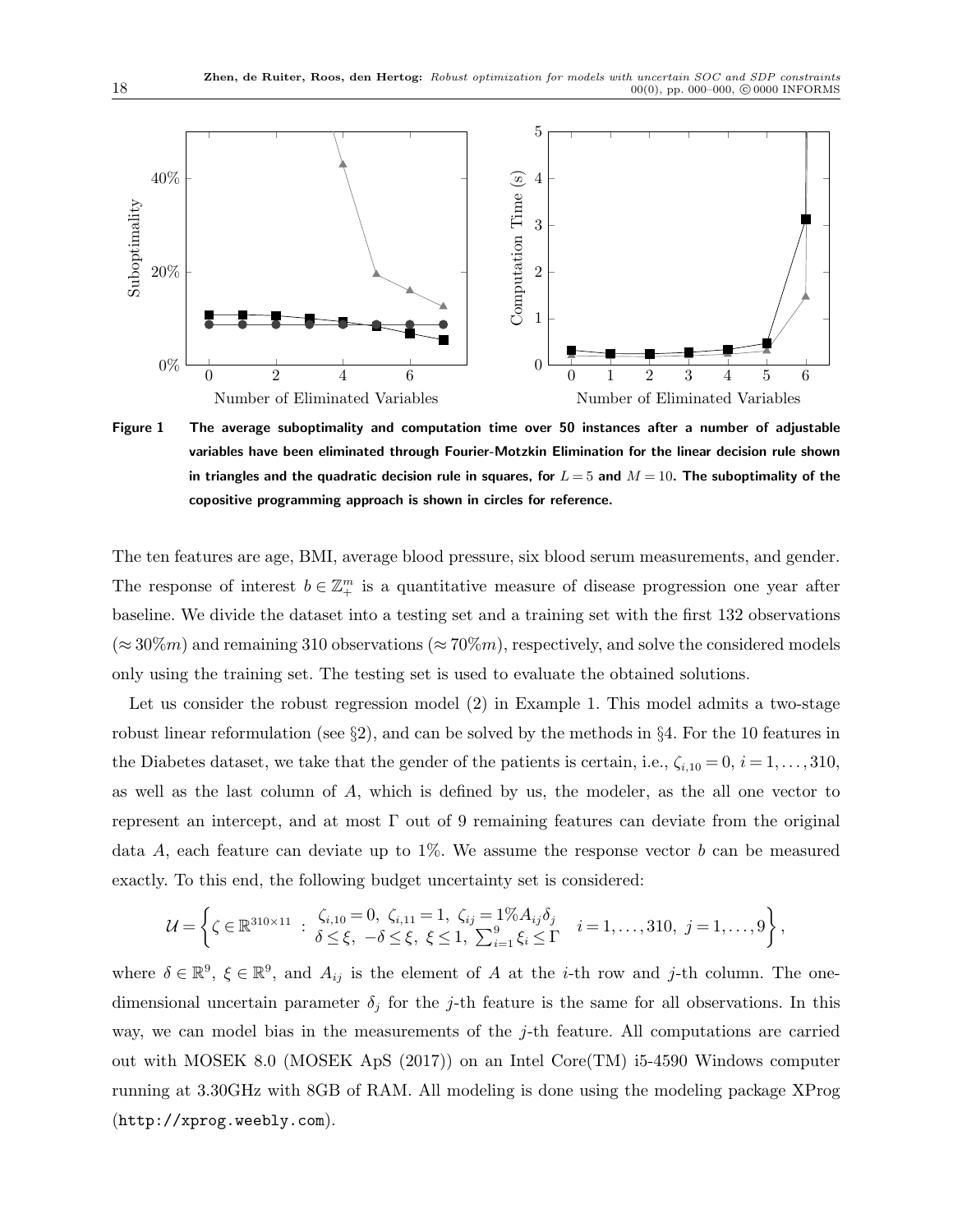Table 3 The solution quality and computation time for different values of  $\Gamma$  in (2). ROC denotes the (conservatively approximated) objective values obtained from solving  $(10)$ , and Time(s) is the corresponding computational time in seconds. %Gap denotes the optimality gap, i.e., %Gap  $=\frac{\textsf{LDR-OPT}}{\textsf{OPT}}$ , where  $\textsf{OPT}$  denotes the optimal objective values.

| <b>Optimal Opicclive values.</b>                                                                                                                                                                                                                                                     |  |                              |  |  |  |  |  |  |  |
|--------------------------------------------------------------------------------------------------------------------------------------------------------------------------------------------------------------------------------------------------------------------------------------|--|------------------------------|--|--|--|--|--|--|--|
|                                                                                                                                                                                                                                                                                      |  | $\Gamma$   1 2 3 4 5 6 7 8 9 |  |  |  |  |  |  |  |
| ROC   938.9 942.6 946.2 948.5 949.4 950.4 951.2 951.6 951.7<br>$\begin{tabular}{c cccccc} Time(s) & 0.3 & 0.5 & 0.3 & 0.3 & 0.3 & 0.4 & 0.4 & 0.3 & 0.2 \\ $\% \text{Gap} $ & 0.0\% $ & 0.0\% $ & 0.0\% $ & 0.0\% $ & 0.0\% $ & 0.0\% $ & 0.0\% $ & 0.0\% $ & 0.0\% $ \end{tabular}$ |  |                              |  |  |  |  |  |  |  |

From Table 3 one may observe that the approximated solutions of (2) from solving (10) can be computed efficiently, and they are very close to optimality. Since the extreme points are not too many in  $U$ , we enumerate all the extreme points to obtain the optimal solutions.

## 8. Robust sensor network

In this numerical experiment we consider a problem with N points in  $\mathbb{R}^2$  that must be connected by links. Some of the  $N$  points are already positioned and the decision maker has to decide where to place the remaining points. The goal is to minimize the total distance of all the links together. An example of this problem can be found in network design, where the points represent wireless sensors and modules on a network that are interconnected and one wants to minimize the total energy needed for the wireless transmission over the links. This example is based on the placement and location problem, for which the nominal case is described in (Boyd and Vandenberghe 2004, Section 8.7). In the nominal case the model can be written as

$$
\min_{y} \sum_{(i,j)\in\mathcal{A}} ||y_i - y_j||_2
$$
  
s.t.  $y_i = \bar{a}_i \quad \forall i \in L,$ 

where  $y_i \in \mathbb{R}^2$  are the locations of the points for all  $i = 1, ..., N$ . The points that are fixed (already positioned) are given by the set L and their locations by  $\bar{a}_i \in \mathbb{R}^2$ . The remaining points not in L are free to set by the optimizer. The set of prescribed (undirected) links is given by A.

## 8.1. The robust model

We introduce uncertainty by considering the case where the locations of the fixed sensors  $\bar{a}_i$  are not precisely known. This uncertainty in the locations could be due to sea currents for sensors placed at sea, wind drift for sensors that are dropped from planes or other errors due to placement by catapult or missile (see e.g. Akyildiz et al. (2002)). We model the uncertainty in the locations as:  $a_i(\zeta) = \bar{a}_i + \hat{a}_i\zeta_i$ , where  $\hat{a}_i \in \mathbb{R}_+$  is the maximal (absolute) deviation from the nominal value  $\bar{a}_i$  for all  $i \in L$ . The uncertain parameter  $\zeta = (\zeta_1, \ldots, \zeta_{|L|})^{\top} \in \mathbb{R}^{2|L|}$ , where  $\zeta_i^{\top} \in \mathbb{R}^2$  for all  $i \in L$ , resides in a lifted budget uncertainty set  $\mathcal U$  defined by

$$
\mathcal{U} = \left\{ (\zeta, \xi) : \ \zeta \leq \xi, \ -\zeta \leq \xi, \ \xi \leq 1, \sum_{i=1}^{2|L|} \xi_i \leq \Gamma \right\},\
$$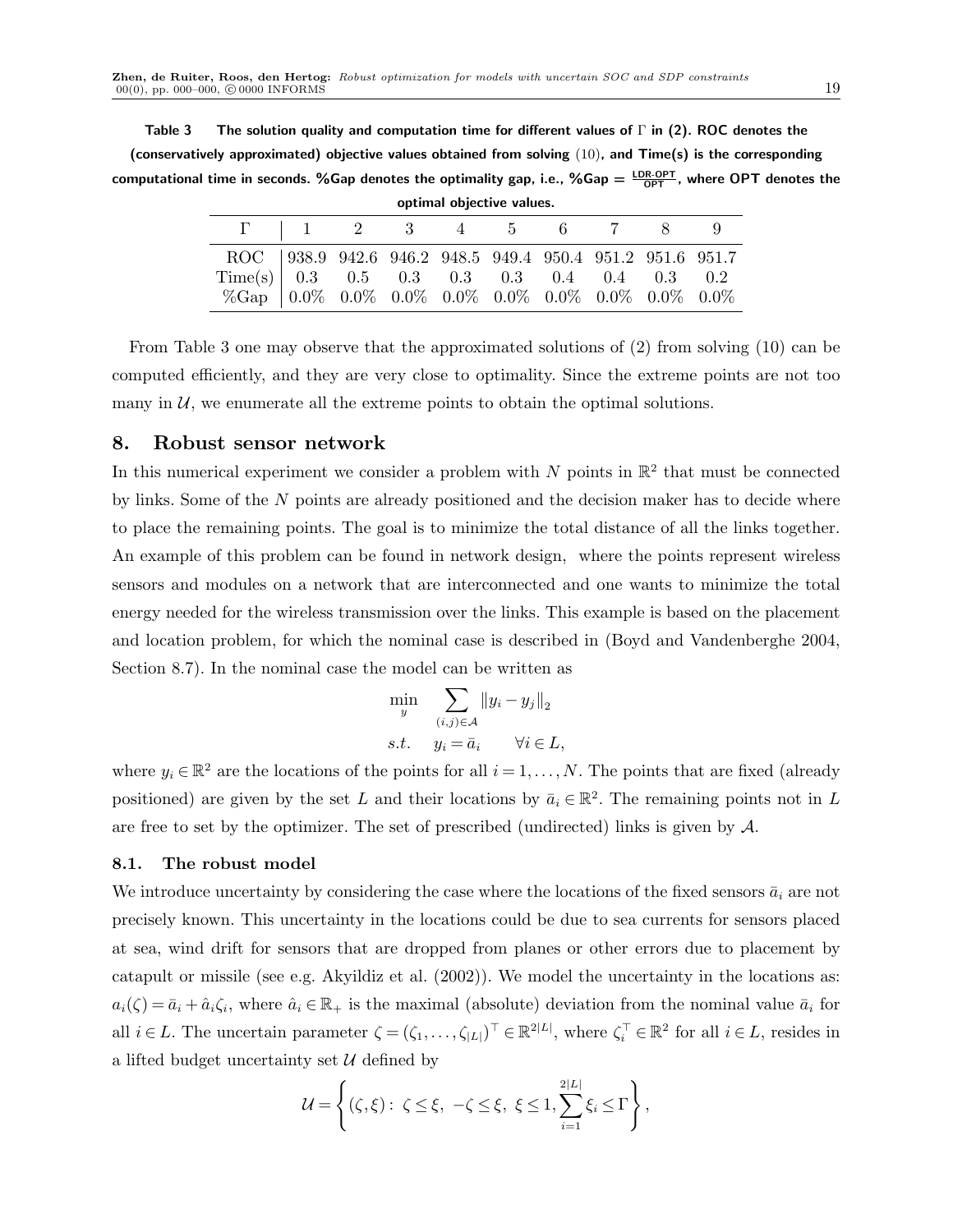where  $\xi \in \mathbb{R}^{2|L|}$  and  $\Gamma \geq 0$  is called the budget of uncertainty. Projecting U on the space of  $\zeta$ , one can recover the classical budget uncertainty set  $\{ \zeta \in \mathbb{R}^{2|L|}: -1 \leq \zeta \leq 1, ||\zeta||_1 \leq \Gamma \}$  of Bertsimas and Sim (2004). We use the lifted budget uncertainty set here because the improvement in solution quality often worth of the small extra computation effort due to the extra variable (de Ruiter and Ben-Tal (2017)). Some of the modules  $x_i$  need to be placed before the exact locations of  $a_i(\zeta)$  are known, whereas others can be placed after. We define the set of indices H for those modules that have to be placed before the sensor locations are known. We associate a here-and-now variable  $x_i \in \mathbb{R}^2$  for every  $i \in H$ . The robust model can now be written as:

$$
\min_{x,y(\zeta,\xi),\tau} \tau
$$
\n
$$
s.t. \forall (\zeta,\xi) \in \mathcal{U} : \begin{cases} \sum_{(i,j)\in\mathcal{A}} \|y_i(\zeta,\xi) - y_j(\zeta,\xi)\|_2 \leq \tau \\ y_i(\zeta,\xi) = \bar{a}_i + \hat{a}_i\zeta_i & \forall i \in L \\ y_i(\zeta,\xi) = x_i & \forall i \in H. \end{cases} \tag{30}
$$

For ease of exposition, we use the wait-and-see decision  $y$  to represent the location of the sensors and modules. One can eliminate  $y$  using the equalities, and model  $(30)$  then has constraints of the form (1). We first use Theorem 1 to reformulate the constraints (30) into a set of two-stage robust linear constraints, then we solve the resulting model via the solution methods in §4. The objective value of (30) gives the total energy required for the wireless transmissions in the network.

#### 8.2. Numerical setting

For the experiments we use two sets of data. For illustrative purposes we first consider a small instance with  $N = 14$  points, of which 8 nominal sensor locations are uncertain and 6 modules need to be placed. For this, data from (Boyd and Vandenberghe 2004, Section 8.7.3) is used, see Figure 2. Data is obtained from the CVX website http://web.cvxr.com/cvx/examples. The maximal deviation from the nominal locations is taken to be  $\hat{a}_i \in \{0, 0.2, 0.5, 1\}$  for all  $i \in L$ . For instance for  $\hat{a}_i = 0.2$ ,  $i \in L$ , Figure 3 illustrates the robust solution obtained from solving (30) via linear decision rules.

The second set of data shows results for larger instances. We choose  $|L| \in \{10, ..., 70\}$  nominal sensor locations  $\bar{a}_i$ ,  $i \in L$  uniformly at random from  $[-1,1]^2$ . The maximal deviation from the nominal locations is  $\hat{a}_i = 0.3$  for all  $i \in L$ . We have 0.4|L| modules that have to collect data from the sensors. Each module is randomly linked with  $|L|$  sensors. The modules are randomly linked into a cycle. We link the sensors that are not connected with each of the  $0.4|L|$  modules.

#### 8.3. Results

We use the same computer and optimization software as mentioned in §7. Figure 4 depicts the robust solutions for  $|L| = 30$ . For the small instance with  $N = 14$  points, as  $\hat{a}_i$ ,  $i \in L = \{1, ..., 8\}$ , increases, the obtained objective values ROC from solving (30) via linear decision rules become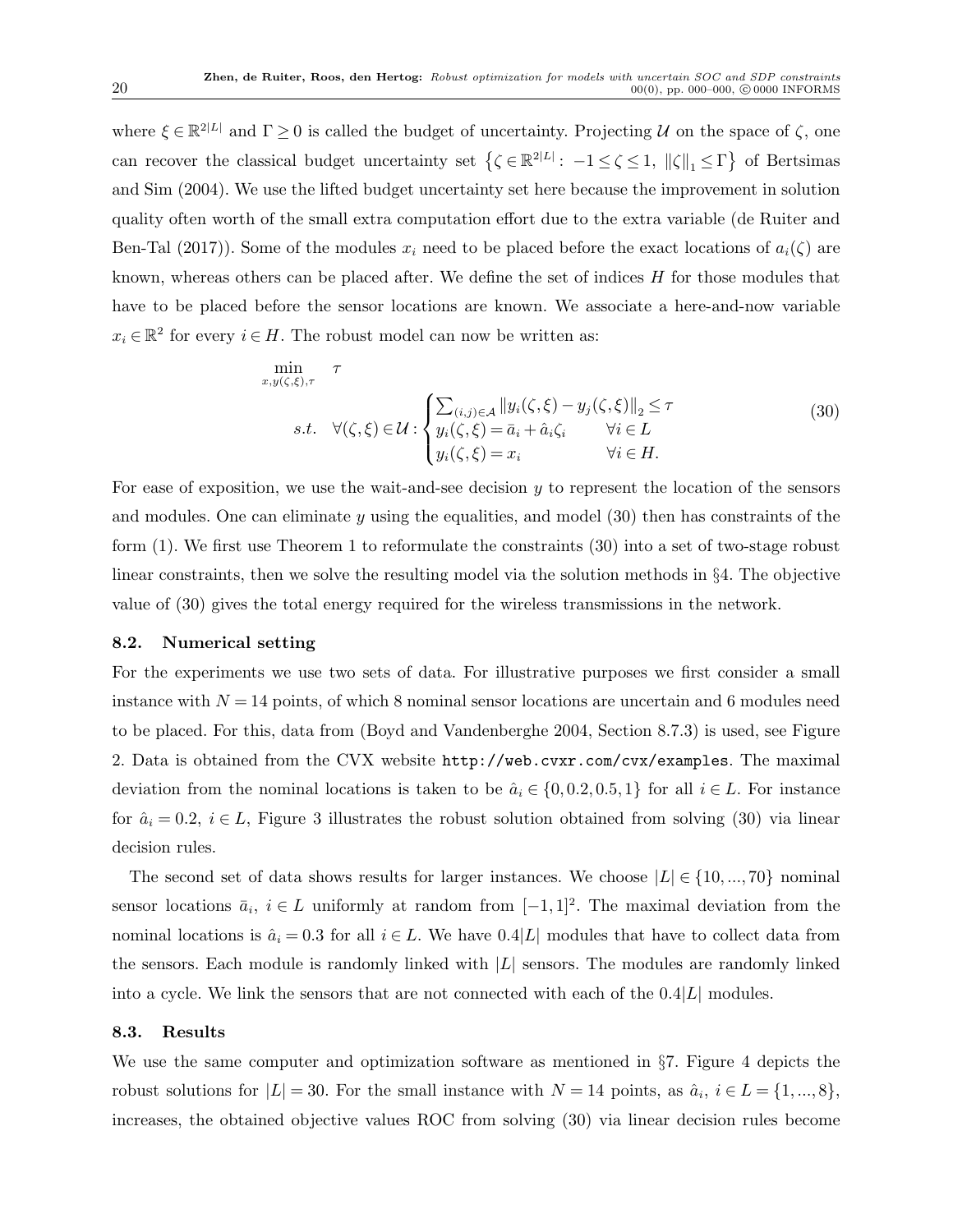

Figure 2 Nominal solution from (Boyd and Vandenberghe 2004, Figure 8.16). The squares represent the sensors. The dots denote the modules. The prescribed (undirected) links between the sensors and modules are plotted using dashed lines.

Table 4 Sensor network model with  $N = 14$ . ROC is the conservative approximation obtained from solving (9) in §4.1. LB(1) denotes the lower bounds obtained from one scenario. Time(s) reports the computation time (in seconds) for solving ROC.

|                                                                                                                                  | $33331140$ , $3313111$ , $33131$                  |  |              |
|----------------------------------------------------------------------------------------------------------------------------------|---------------------------------------------------|--|--------------|
| $\hat{a}_i$                                                                                                                      | $\begin{array}{cccc} & 0 & 0.2 & 0.5 \end{array}$ |  | $\mathbf{L}$ |
| $\begin{array}{c cccccc} \text{ROC} & 21.91 & 23.86 & 26.88 & 32.07 \\ \text{LB(1)} & 21.91 & 23.79 & 26.64 & 31.46 \end{array}$ |                                                   |  |              |
| LB(1)                                                                                                                            |                                                   |  |              |
| $Time(s)$ 0.1 0.1 0.1 0.1                                                                                                        |                                                   |  |              |

larger (see Table 4), and the optimal module locations are slightly more spread out (see Figure 3). The lower bounds LB(1) are obtained from solving (14) with only one scenario. This scenario is obtained from (17) using the scenario obtained from (16). The differences between the lower bounds LB(1) and upper bounds ROC are within 1%. This indicates that the optimality gap of the obtained objective values is at most 1% of the optimal value. For medium and large instances considered in Table 5, the approximated solutions of (30) via linear decision rules are near optimal, and can be computed efficiently.

## 9. Future research

On a theoretical level, one immediate future research direction would be to establish the optimality of the conservative approximations via linear decision rules for uncertain SOC and SDP constraints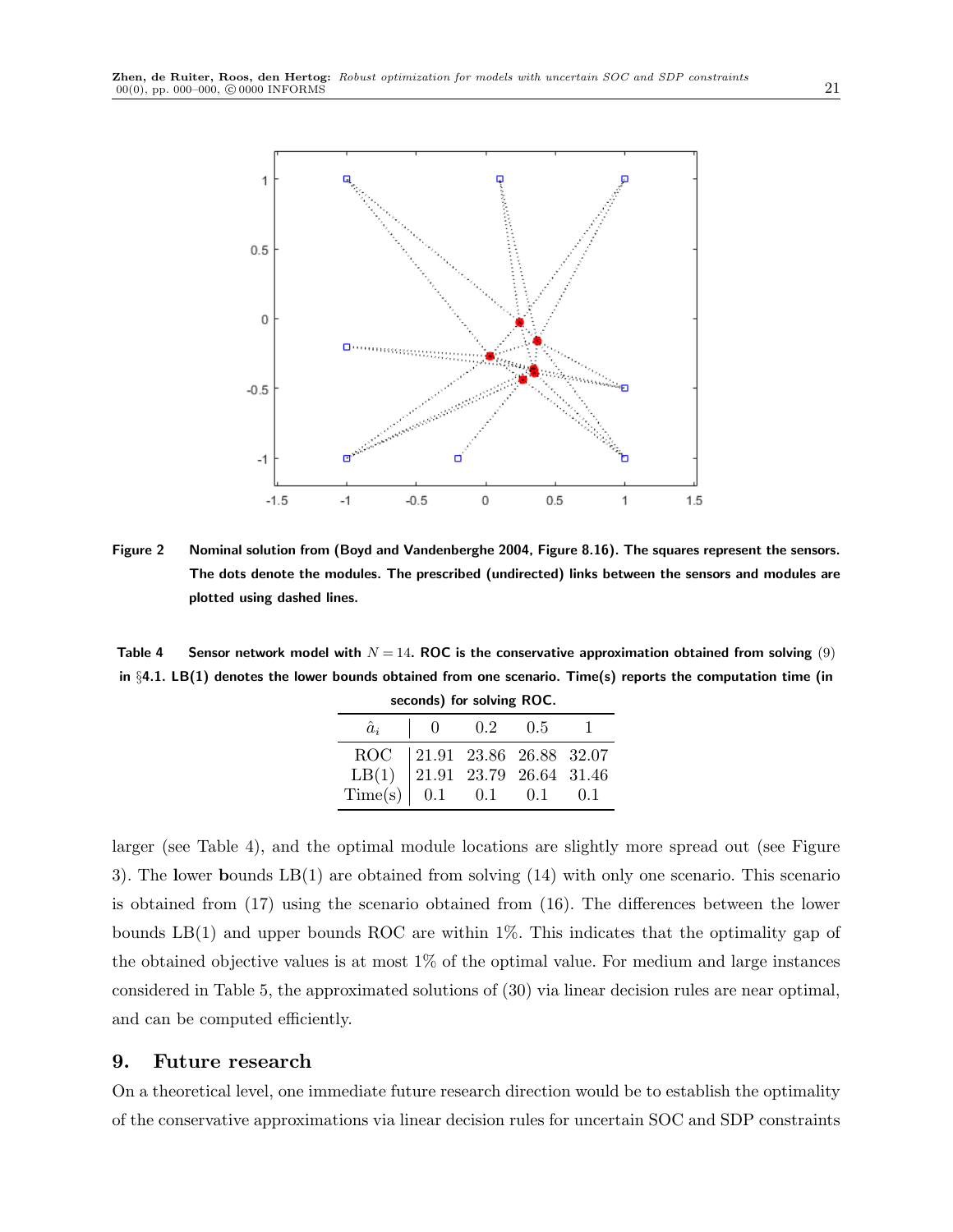

Figure 3 Robust solution for  $\hat{a}_i = 0.2$ ,  $i \in L$ , with the nominal sensor locations. The squares represent the sensors. The dots denote the modules. The prescribed (undirected) links between the sensors and modules are plotted using dashed lines.



Figure 4 Robust solution for  $\hat{a}_i = 0.3$ ,  $i \in L$ , and  $|L| = 30$ , with the nominal sensor locations. The squares represent the sensors. The dots denote the modules. The prescribed (undirected) links between the sensors and modules are plotted using dashed lines.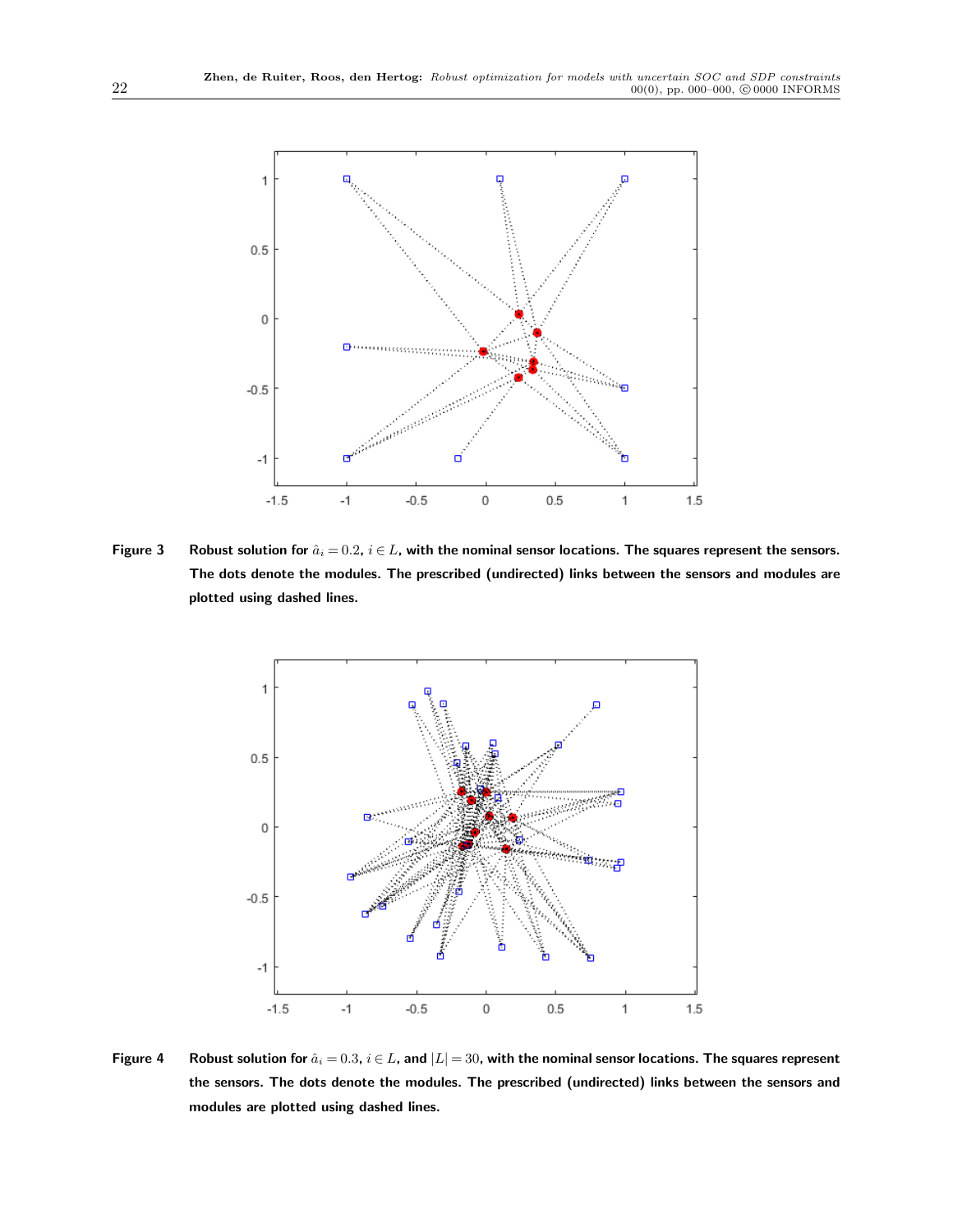Table 5 Sensor network model with  $\hat{a}_i = 0.3, i \in L$ , where  $|L| = \{10, ..., 70\}$ . ROC is the conservative approximation obtained from solving  $(9)$  in  $\S 4.1$ . LB(1) denotes the lower bounds obtained from one scenario. Time(s) reports the computation time (in seconds) for obtaining ROC. All the numbers are the average of 10

| randomly generated instances.                                                                                                                                                                                                                    |  |  |                              |  |  |  |  |
|--------------------------------------------------------------------------------------------------------------------------------------------------------------------------------------------------------------------------------------------------|--|--|------------------------------|--|--|--|--|
|                                                                                                                                                                                                                                                  |  |  | $ L $   10 20 30 40 50 60 70 |  |  |  |  |
|                                                                                                                                                                                                                                                  |  |  |                              |  |  |  |  |
|                                                                                                                                                                                                                                                  |  |  |                              |  |  |  |  |
| $\begin{tabular}{c cccccc} ROC & 24.4 & 70.8 & 149.5 & 257.0 & 392.0 & 564.1 & 762.9 \\ \text{LB(1)} & 24.3 & 70.8 & 149.4 & 256.9 & 391.9 & 564.1 & 762.9 \\ \text{Time(s)} & 0.35 & 2.4 & 10.4 & 30.6 & 59.4 & 102.5 & 193.3 \\ \end{tabular}$ |  |  |                              |  |  |  |  |

with uncertainty sets other than a simplex. Another interesting research direction is to extend the proposed approach to uncertain SOC and SDP constraints with non-polyhedral uncertainty sets.

In a follow-up paper (Roos et al. 2019) we show that the approach for uncertain SOC constraints can be extended to general convex uncertain constraints with polyhedral uncertainty.

# Acknowledgments

The research of the first author is supported by the Netherlands Organisation for Scientific Research (NWO) Grant 613.001.208. The second author is partially supported by the NWO Research Talent Grant 406.14.067. The research of the third author is supported by the NWO Research Talent Grant 406.17.511.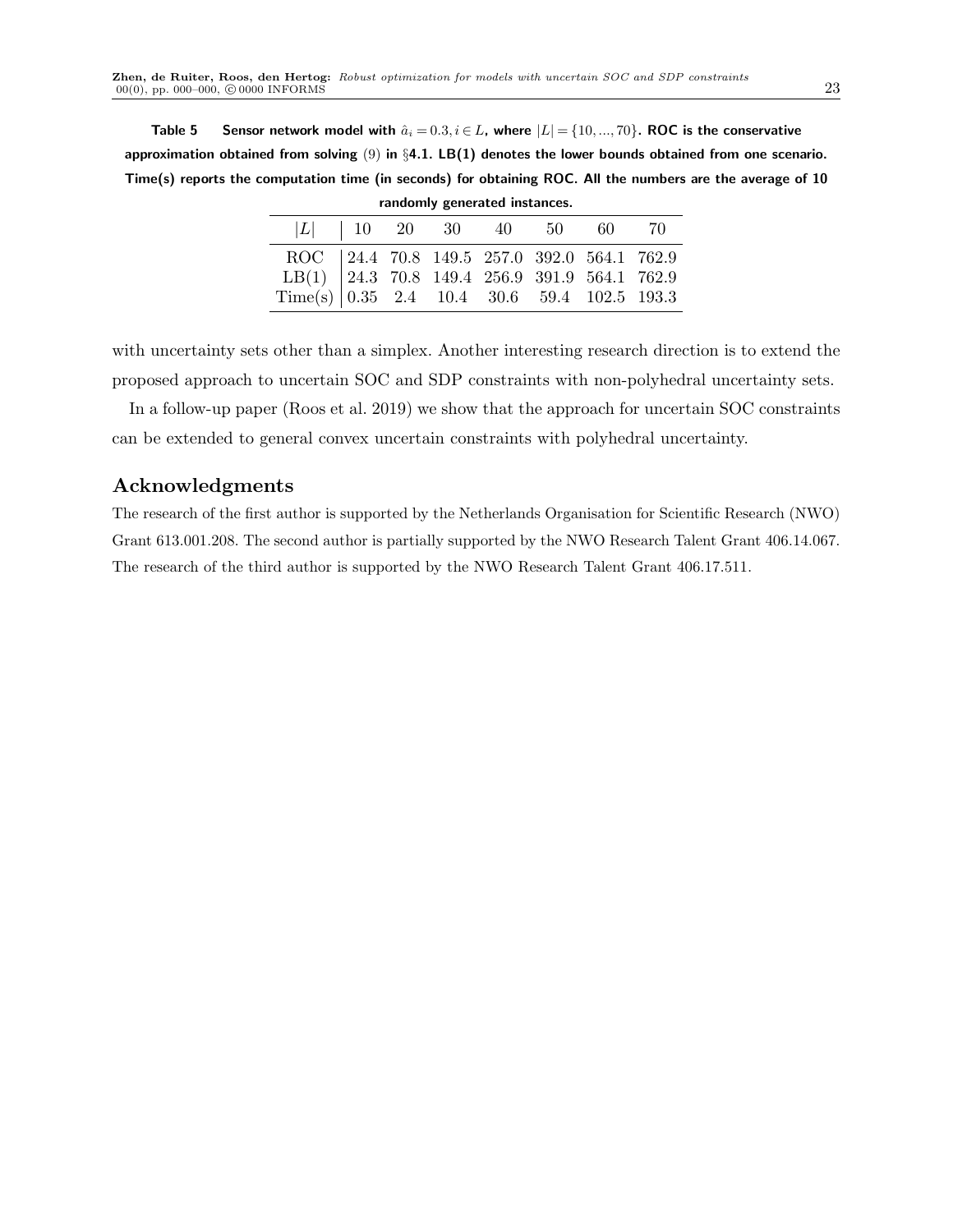## References

- S. Ahipaşaoğlu. Fast algorithms for the minimum volume estimator. Journal of Global Optimization, 62(2): 351–370, 2015.
- I. Akyildiz, W. Su, Y. Sankarasubramaniam, and E. Cayirci. Wireless sensor networks: a survey. Computer Networks, 38(4):393–422, 2002.
- A. Ben-Tal and A. Nemirovski. Robust convex optimization. Mathematics of Operations Research, 23(4): 769–805, 1998.
- A. Ben-Tal, A. Nemirovski, and C. Roos. Robust solutions of uncertain quadratic and conic-quadratic problems. SIAM Journal on Optimization, 13(2):535–560, 2002.
- A. Ben-Tal, A. Goryashko, E. Guslitzer, and A. Nemirovski. Adjustable robust solutions of uncertain linear programs. Mathematical Programming, 99(2):351–376, 2004.
- A. Ben-Tal, L. El Ghaoui, and A. Nemirovski. Robust Optimization. Princeton Series in Applied Mathematics. Princeton University Press, Princeton, NJ, 2009.
- A. Ben-Tal, D. den Hertog, and J.-Ph. Vial. Deriving robust counterparts of nonlinear uncertain inequalities. Mathematical Programming, 149(1):265–299, 2015.
- D. Bertsimas and C. Caramanis. Finite adaptability for linear optimization. IEEE Transactions on Automatic Control, 55(12):2751–2766, 2010.
- D. Bertsimas and I. Dunning. Multistage robust mixed integer optimization with adaptive partitions. Operations Research, 64(4):980–998, 2016.
- D. Bertsimas and M. Sim. The price of robustness. Operations Research, 52(1):35–53, 2004.
- S. Boyd and L. Vandenberghe. Convex Optimization. Cambridge University Press, Cambridge, UK, 2004.
- F. de Ruiter and A. Ben-Tal. Tractable nonlinear decision rules for robust optimization. Working paper, 2017.
- B. Efron, T. Hastie, I. Johnstone, and R. Tibshirani. Least angle regression. The Annals of Statistics, 32 (2):407–499, 2004.
- L. El Ghaoui and H. Lebret. Robust solutions to least-squares problems with uncertain data. SIAM Journal on Matrix Analysis and Applications, 18(4):1035–1064, 1997.
- L. El Ghaoui, F. Oustry, and H. Lebret. Robust solutions to uncertain semidefinite programs. SIAM Journal on Optimization, 9:33–53, 1998.
- J. Elzinga and D. Hearn. The minimum sphere covering a convex polyhedron. Naval Research Logistics Quarterly, 21(4):715–718, 1974.
- A. Georghiou, A. Tsoukalas, and W. Wiesemann. A primal-dual lifting scheme for two-stage robust optimization. Optimization Online, 2017. URL http://www.optimization-online.org/DB\_FILE/2017/ 10/6261.pdf.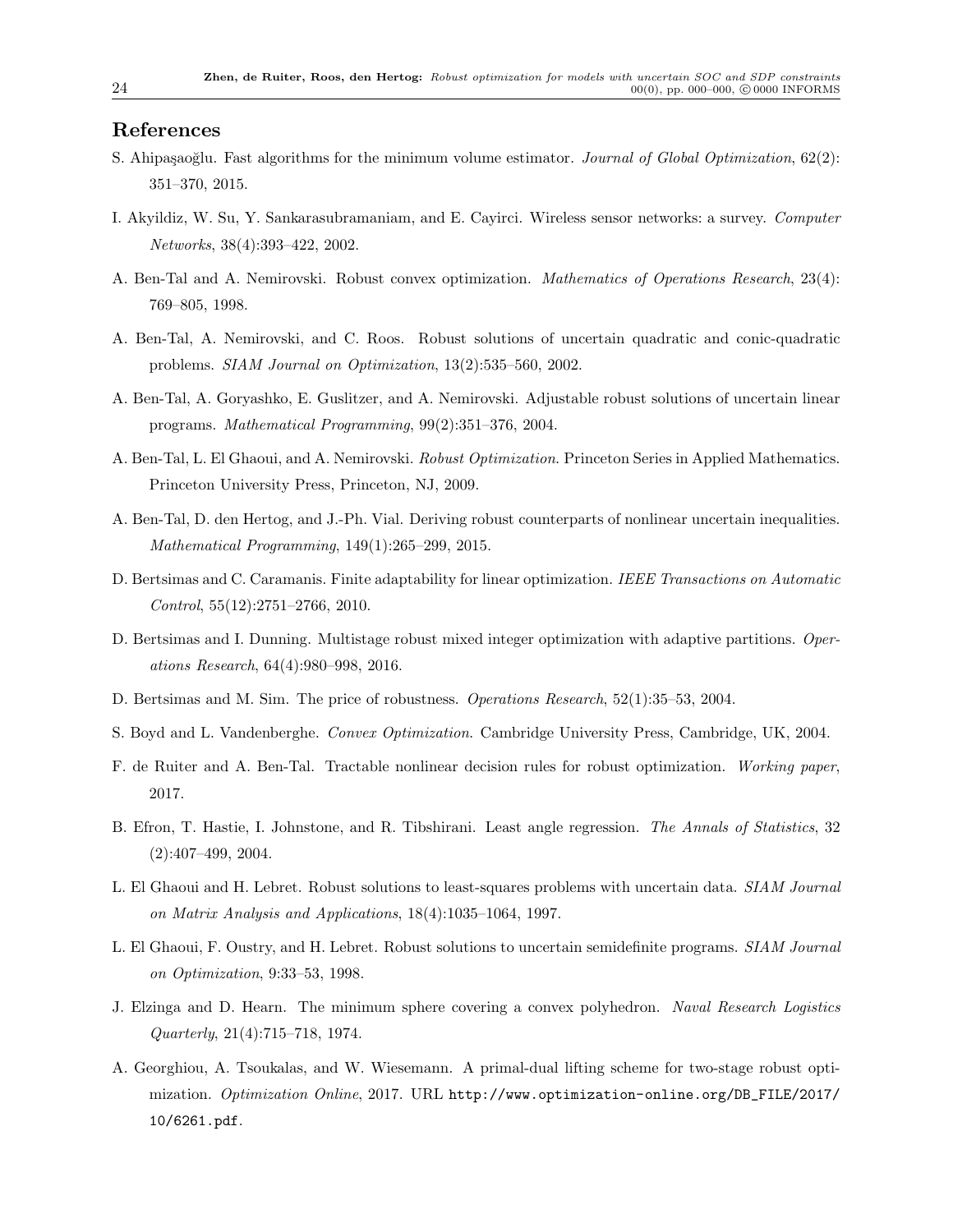- B. Gorissen and D. den Hertog. Robust counterparts of inequalities containing sums of maxima of linear functions. European Journal of Operational Research, 227(1):30–43, 2013.
- M. Hadjiyiannis, P. Goulart, and D. Kuhn. A scenario approach for estimating the suboptimality of linear decision rules in two-stage robust optimization. In *Proceedings IEEE Conference on Decision and* Control and European Control Conference (CDC-ECC), pages 7386–7391, 2011.
- G. Hanasusanto, D. Kuhn, and W. Wiesemann. K-adaptability in two-stage robust binary programming. Operations Research, 63(4):877–891, 2014.
- P. Lax. Linear Algebra and Its Applications. Wiley, New York, 2 edition, 2007.
- M. Lobo, L. Vandenberghe, S. Boyd, and H. Lebret. Applications of second-order cone programming. Linear Algebra and its Applications, 284(1-3):193–228, 1998.
- J. Löfberg. Yalmip: A toolbox for modeling and optimization in matlab. In Proceedings of the CACSD Conference, volume 3. Taipei, Taiwan, 2004.
- A. Mittal and G.A. Hanasusanto. Finding minimum volume circumscribing ellipsoids using copositive programming. arXiv preprint arXiv:1807.07507, 2018.
- MOSEK ApS. The MOSEK optimization toolbox for MATLAB manual. Version 8, 2017. URL http: //docs.mosek.com/8.0/toolbox.pdf.
- K. Postek and D. den Hertog. Multi-stage adjustable robust mixed-integer optimization via iterative splitting of the uncertainty set. INFORMS Journal on Computing, 28(3):553–574, 2016.
- E. Roos, D. den Hertog, A. Ben-Tal, F. de Ruiter, and J. Zhen. Approximation of hard uncertain convex inequalities. Optimization Online, 2019. URL http://www.optimization-online.org/DB\_FILE/ 2018/06/6679.pdf.
- P. Vayanos, D. Kuhn, and B. Rustem. Decision rules for information discovery in multi-stage stochastic programming. In Proceedings of the 50th IEEE Conference on Decision and Control and European Control Conference, pages 7368–7373, 2011.
- J. Zhen and D. den Hertog. Computing the maximum volume inscribed ellipsoid of a polytopic projection. INFORMS Journal on Computing, 30(1):31–42, 2017a.
- J. Zhen, D. den Hertog, and M. Sim. Adjustable robust optimization via fourier-motzkin elimination. Operations Research, 66(4):893–1188, 2018.